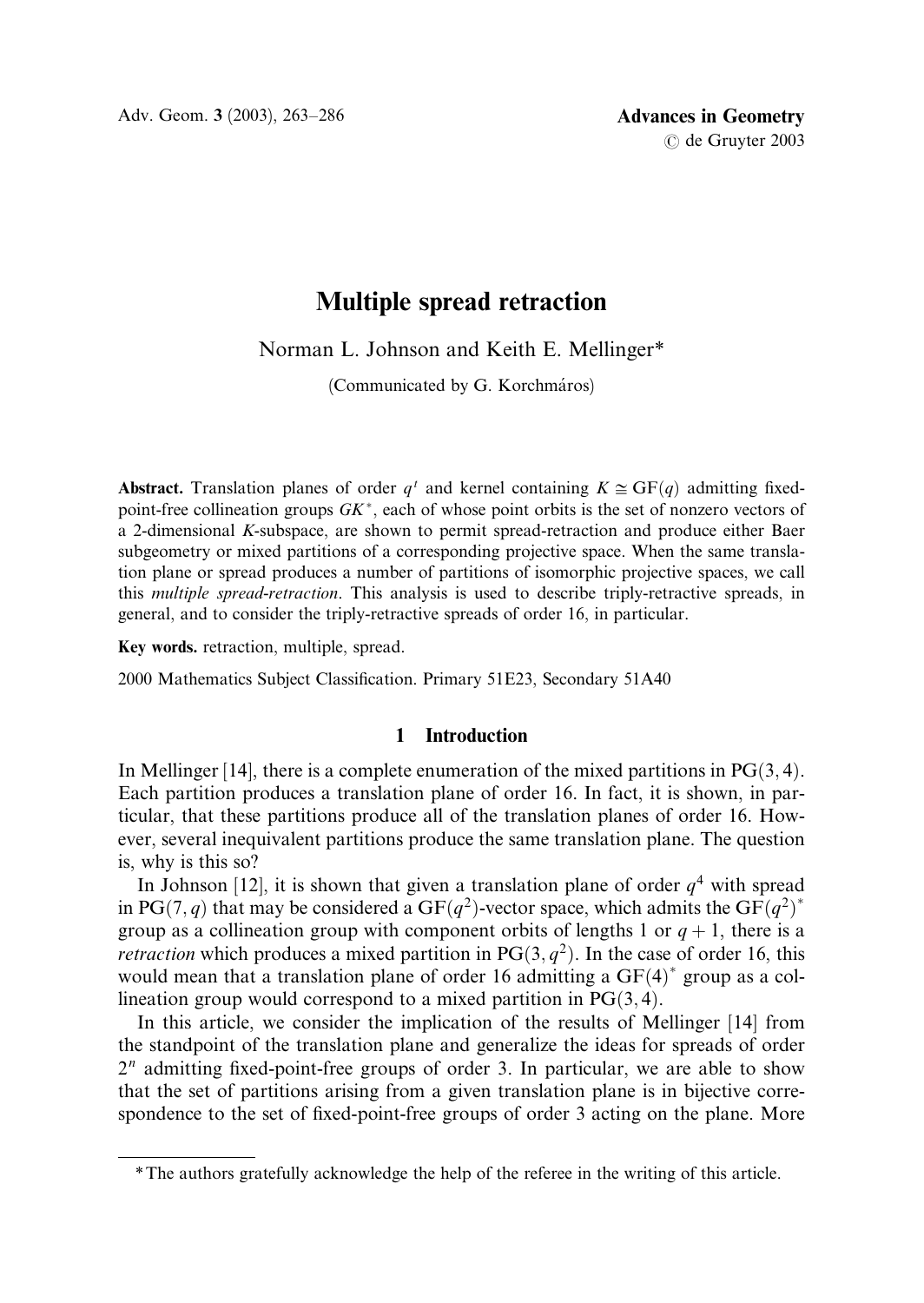generally, we consider the action of fixed-point-free collineation groups of specified type and re-formulate some equivalent conditions for the existence of a spread which permits spread-retraction.

A multiple retraction refers to a translation plane or a spread which admits retraction in a number of ways. Various planes of order 16 admit double and triple retraction. An infinite class of triply retractive translation planes is constructed. Furthermore, it is shown that quadruply retractive planes of square order cannot exist. This result depends on a general analysis of spread-retraction of which the following result is perhaps the most useful.

**Theorem 1.** Let  $\pi$  be a translation plane of order  $q^t$  and kernel containing a field K isomorphic to  $GF(q)$  which admits a collineation group G such that  $GK^*$  is fixed-pointfree and  $GK^* \cup \{0\}$  is a field of order  $q^2$ . Then, the spread associated with  $\pi$  permits spread-retraction.

## 2 Fixed-point-free groups

Our discussion will center around the existence of certain groups. In general, we will think of the groups as subgroups of the translation complement of an affine translation plane. The subgroup in question is typically considered as a homology group of an associated translation plane whose center is some affine point often called the origin. The origin is clearly fixed by any element of the translation complement. Hence, when discussing groups and orbits, we will think of the groups as acting on all of the affine points except for the origin.

We will also frequently consider groups as acting on the parallel classes of lines of the affine plane. Equivalently, we can think of this as an action on the spread associated with the translation plane via the Bose/Andre´ construction. Such parallel classes (or spread elements) will be referred to as components.

In Johnson [12], the following result is proved:

**Theorem 2** (Johnson [12]). Let  $\pi$  be a translation plane with spread in PG(4m – 1, q). Suppose the associated vector space may be written over a field K isomorphic to  $GF(q^2)$ which extends the indicated field  $GF(q)$  as a 2m-dimensional K-vector space.

If the scalar mappings with respect to K over  $V_{2m}/K$  act as collineations of  $\pi$ , assume that the orbit lengths of components are either 1 or  $q + 1$  under the scalar group of order  $q^2 - 1$ .

Let  $\delta$  denote the number of components of orbit length 1 and let  $(q + 1)d$  denote the number of components of orbit length  $q + 1$ .

Then one may construct a mixed partition of PG $(2m-1, q^2)$  consisting of  $\delta$  copies of  $PG(m-1, q^2)$  and d copies of  $PG(2m-1, q)$ .

Definition 1. Under the above conditions, we shall say that the mixed partition of  $PG(2m-1, q^2)$  is a retraction of the spread of  $\pi$  or a spread-retraction.

**Theorem 3** (Johnson [12]). Let  $\pi$  be a translation plane of order  $q^{2m+1}$  with kernel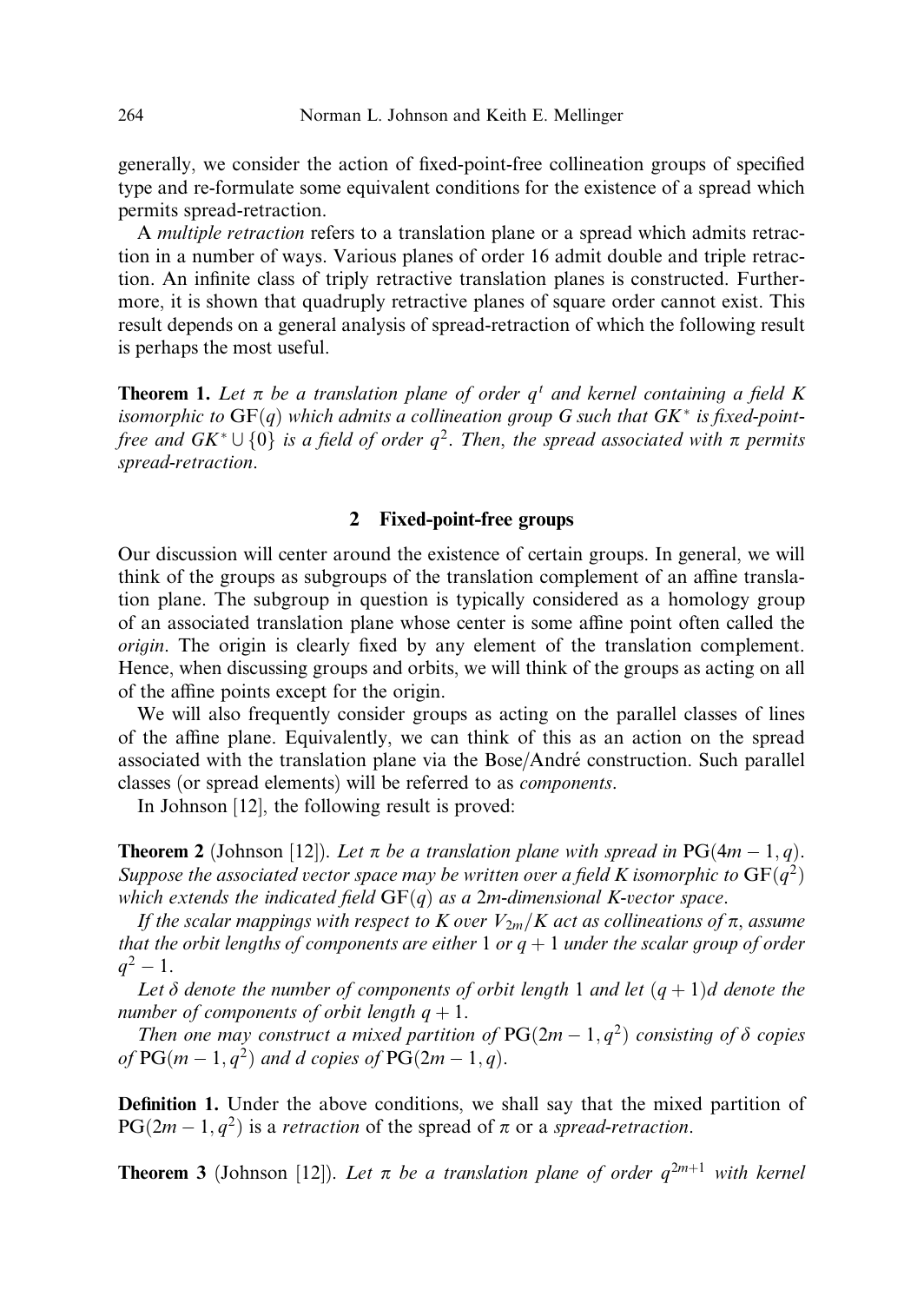containing  $GF(q)$  and spread in  $PG(4m + 1, q)$ , whose underlying vector space is a  $GF(q^2)$ -space and which admits as a collineation group the scalar group of order  $q^2 - 1$ . If all orbits of components have length  $q + 1$  corresponding to  $K - \{0\}$ , then a Baer subgeometry partition of  $PG(2m, q^2)$  may be constructed.

Definition 2. A Baer subgeometry partition produced from a spread as above is called a spread-retraction.

The question for us here is whether the assumptions on the lengths of orbits or the assumption on the vector space are necessary; or what assumptions are equivalent. We begin by merely making an assumption on the point-orbits.

**Theorem 4.** Let  $\pi$  be a translation plane of order  $q^t$  and kernel containing K isomorphic to  $GF(q)$ . Let G be a collineation group of  $\pi$  such that  $GK^*$  is fixed-point-free (where  $K^*$  denotes the kernel homology group of order  $q-1$ ).

If all point orbits union the zero vector are 2-dimensional K-subspaces then  $GK^*$ union the zero mapping is a field isomorphic to  $GF(q^2)$ . Furthermore,

- (1) Every component orbit under  $GK^*$  has length 1 or  $q + 1$ .
- (2) Furthermore, all component orbits have length  $q + 1$  if and only if t is odd.
- (3) All component orbits have length 1 if and only if  $G K^*$  is a kernel subgroup of the translation plane.
- (4) The plane  $\pi$  permits spread-retraction and produces a partition of a corresponding projective space.

*Proof.* Assume that  $GK^*$  has an orbit  $\Gamma$  of components of length  $1 < t < q + 1$ . Then, there is a point orbit within  $\Gamma$  which is a 2-dimensional K-subspace and hence intersects with the components of  $\Gamma$  in either a 1 or 2-dimensional K-subspace. It is clear that no such orbit  $\Gamma$  can exist.

Hence, all orbits are of length 1 or  $q + 1$ . Assume that there are no orbits of length 1. Then,  $q + 1$  must divide  $q<sup>t</sup> + 1$  implying that t is odd. On the other hand, assume that  $t$  is odd, and that there is an orbit of length 1. Then, since every point-orbit of GK<sup>\*</sup> is a 2-dimensional K-subspace, it follows that  $q^2 - 1$  must divide  $q^t - 1$ , which is a contradiction. Hence, there are no component orbits of length 1 if and only if  $t$  is odd.

If all orbits of components have length 1, then  $G K^*$  is a subgroup of a kernel homology group and hence  $GK^*$  union the zero vector is a field since the order of  $GK^*$  is  $q^2 - 1$ .

Hence, we may consider that we have an orbit of components  $\Gamma$  of length  $q + 1$ . Since the point-orbits union the zero vector are subspaces, it follows that  $\Gamma$  is a subplane covered net (see Johnson [11]) so that  $\Gamma$  is a regulus net and hence, by the structure of  $GK^*$ , a K-regulus net. Now the vector space is a direct sum of subplanes of  $\Gamma$  and by varying the subplanes, we may assume that all are Desarguesian subplanes that are isomorphic  $K_o^+$ -modules, for  $K_o^+$  isomorphic to  $GF(q^2)$ . Since the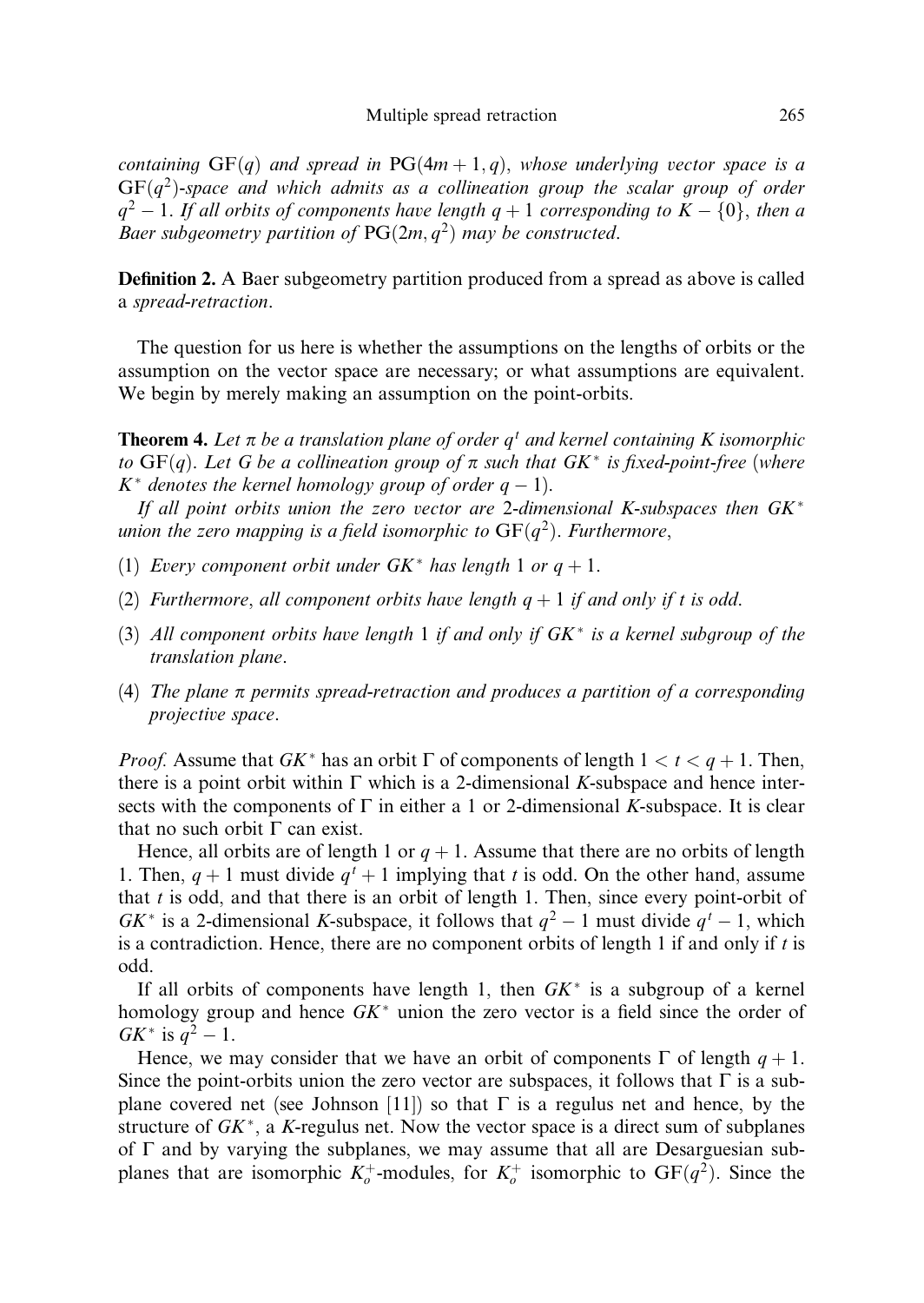vector space is a direct sum of  $K_o^+$ -modules that are also  $GK^*$ -invariant, we may assume that  $G K^*$  acts on the  $K_o^+$ -vector space. Furthermore, we may consider the vector space as a *t*-dimensional  $K_o^+$ -space which admits the natural scalar group  $\mathcal{K}^+$ of order  $q^2 - 1$ . We note that this group is necessarily fixed-point-free, cyclic and contains the  $GF(q)$ -scalar group. It follows that the point orbits of this group are Desarguesian affine planes which are 1-dimensional  $K_o^+$ -subspaces. Furthermore, the orbits of  $G K^*$  in  $\Gamma$  union the zero vector are 1-dimensional  $K_o^+$ -subspaces. Writing the vector space as a direct sum of  $G K^*$ -invariant  $K_o^+$ -modules, implies that  $G K^*$  is a block diagonal group with identical entries. Hence, an element of  $GK^*\mathscr{K}^+$  fixes a non-zero point of one of the  $GK^*$ -orbits in  $\Gamma$  if and only if the element is the identity. Since both groups are transitive, given an element  $\sigma$  in  $G K^*$ , there is an element  $\tau_{\sigma}$  in  $\mathscr{K}^+$  such that  $\sigma\tau_\sigma$  fixes a non-zero point of one of the GK<sup>\*</sup>-orbits, implying that  $\sigma\tau_{\sigma} = 1$ . Hence, it follows that  $G K^* = \mathcal{K}^+$ . That is,  $G K^*$  union the zero vector is a field of order  $q^2$ .

Hence, we obtain a spread-retraction exactly as in Johnson  $[12]$ .

There is another purely geometric interpretation for the last theorem. Consider the group G as acting on the spread  $\mathscr S$  associated with the translation plane  $\pi$ . Then, the orbits of G form lines of the space  $\Pi$  containing  $\mathscr{S}$ . Because of the action of G, these lines must form a geometric 1-spread of  $\Pi$ . This geometric 1-spread can then be used to retract  $\mathscr S$  to a mixed partition just as in [12]. See [15] for a complete geometric description.

Note that if we assume that  $G K^*$  is cyclic of order  $q^2 - 1$  and  $G K^* \cup \{0\}$  is a field isomorphic to  $GF(q^2)$ , it then follows that  $GK^*$  is generated by an element Z and

$$
GK^* = \{Z\alpha + \beta : \alpha, \beta \in K; (\alpha, \beta) \neq (0, 0)\}.
$$

Let w be any nonzero vector. Then, the 2-dimensional K-subspace generated by w and  $wZ: \langle wZ, w\rangle_K$  is  $\{w(Z\alpha + \beta) : \alpha, \beta \in K\}$ ; that is, by similar arguments as above, every point-orbit is a 2-dimensional K-subspace and hence, we may apply the above theorem to obtain the following.

**Theorem 5.** Let  $\pi$  be a translation plane of order  $q<sup>t</sup>$  and kernel containing K isomorphic to  $GF(q)$  that admits a collineation group G such that  $GK^*$  is fixed-point-free and  $GK^* \cup \{0\}$  is a field of order  $q^2$ . Then, the spread permits spread-retraction.

We now assume that  $G K^*$  is cyclic.

**Theorem 6.** Let  $\pi$  be a translation plane of order  $q<sup>t</sup>$  and kernel containing K isomorphic to  $GF(q)$ . Let G be a collineation group of  $\pi$  such that  $GK^*$  is cyclic and fixed-pointfree (where  $K^*$  denotes the kernel homology group of order  $q-1$ ).

If there exists a set S of  $t + 1$  point-orbits which together with the zero vector are 2dimensional K-subspaces and any t of these have direct sum  $\pi$  then  $GK^*$  union the zero vector is a field and  $\pi$  permits spread-retraction.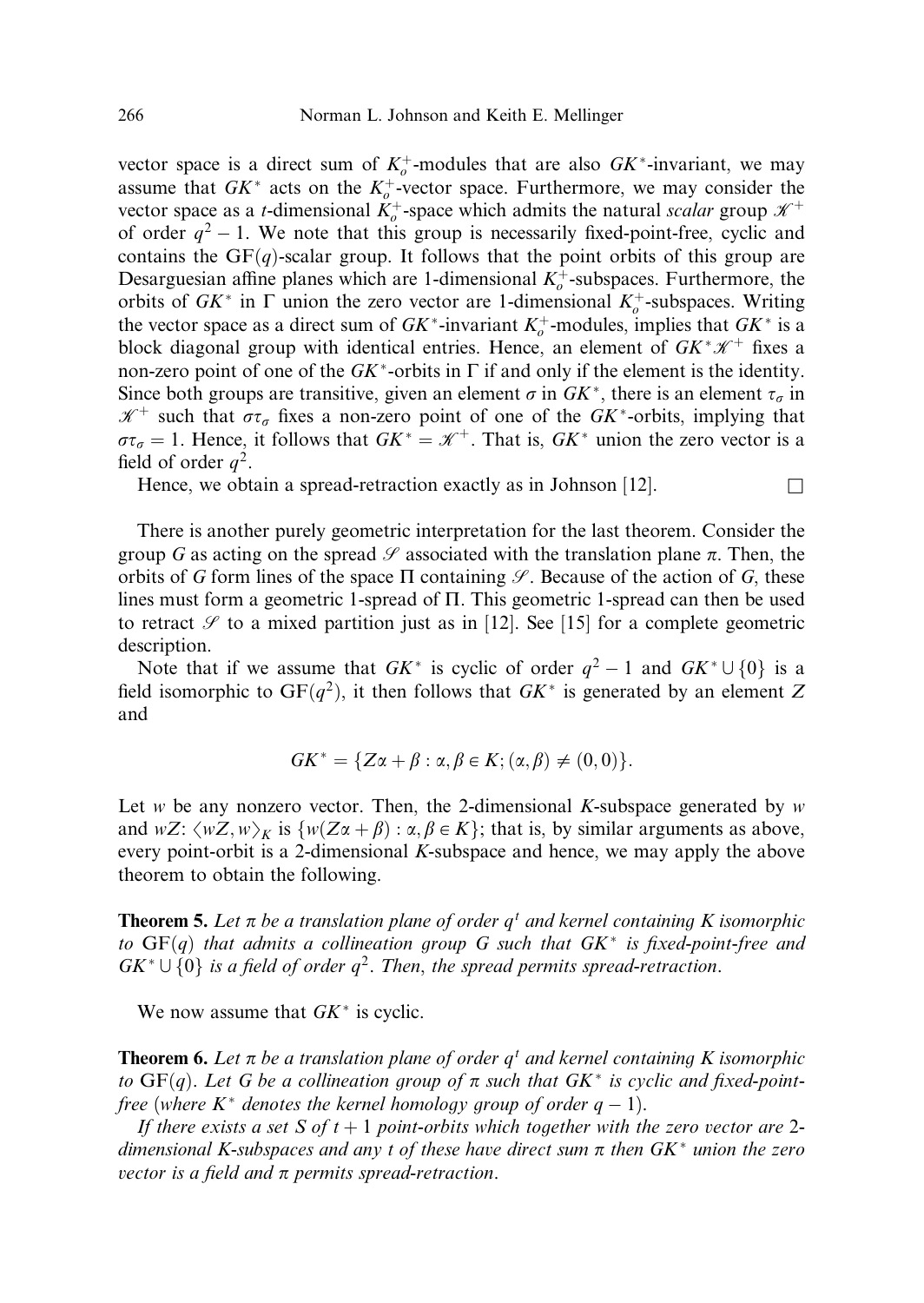*Proof.* Since each such point orbit union the zero vector defines a Desarguesian affine plane of order  $q$  and we can vary the summands, it follows that we may assume that there is a field  $K_o^+$  isomorphic to  $GF(q^2)$  such that the vector space is a  $K_o^+$ -subspace and  $GK^*$  acts as a group over this vector space. Since  $GK^*$  is cyclic, we may assume that this group acts in  $GL(2, K_o)^+$  and may be diagonalized. Since the group is cyclic, we choose a generator as follows: If the  $(1, 1)$  entry in the associated matrix is d of order  $q^2 - 1$ , we may assume that  $(i, i)$ -entry is  $d^{\lambda_i}$ , also of order  $q^2 - 1$ , since the group is fixed-point-free, where  $d^{\lambda_i} \in K_o^+$  for all  $i = 1, 2, ..., t$ . We know also that  $GK^*$  contains the kernel homology group of order  $q-1$ , which implies that when  $d^n \in K$ , we have  $d^{n\lambda_i} = d^n$ . This implies that  $\lambda_i$  acts as an automorphism of K so that  $\lambda_i = q^{\tau(i)}$  where  $\tau(i) = 1$  or q. However, if  $g \in GK^*$  then g restricted to a summand lies in a field, thus it follows immediately that  $G K^*$  lies in a field and hence  $G K^*$ union the zero mapping is a field. Again, we may apply the above theorem to finish the proof.  $\Box$ 

**Example 1.** Let  $\pi$  be a translation plane of order  $q^{2r}$  with kernel containing  $K^+$  isomorphic to  $GF(q^2)$  and assume that there is both a right and middle nucleus of a coordinatizing quasifield equal to the kernel  $K^+$ . Furthermore, assume that the quasifield is a vector space over the right and/or middle nucleus (for example, this would be the case when the quasifield is a semifield). Furthermore assume that  $K$  isomorphic to  $GF(q)$  is in the center of the nuclei.

Then, the plane admits retraction by three distinct groups whose generators are given as follows:

$$
(x, y) \mapsto (xa, ya^q),
$$
  

$$
(x, y) \mapsto (xa, ya),
$$
  

$$
(x, y) \mapsto (ax, ay),
$$

where a is a primitive element of  $K^+$ . The groups are of the form  $G K^*$ , their union with the zero mapping produces a field, and the groups are fixed-point-free. Hence, each group produces a retraction.

In the following sections, we shall be interested in whether the various partitions induced from a given translation plane are isomorphic. Clearly, for mixed partitions, if the partition numbers in the partitions are distinct then the partitions are nonisomorphic. However, potentially, two partitions can be non-isomorphic and have identical partition numbers.

**Theorem 7.** Two partitions of a projective space that produce the same translation plane are isomorphic if and only if the corresponding collineation groups in the translation plane are conjugate within the full collineation group of the plane.

Proof. The collineation of the projective space which maps one partition to the other extends to a collineation of the associated translation plane constructed from either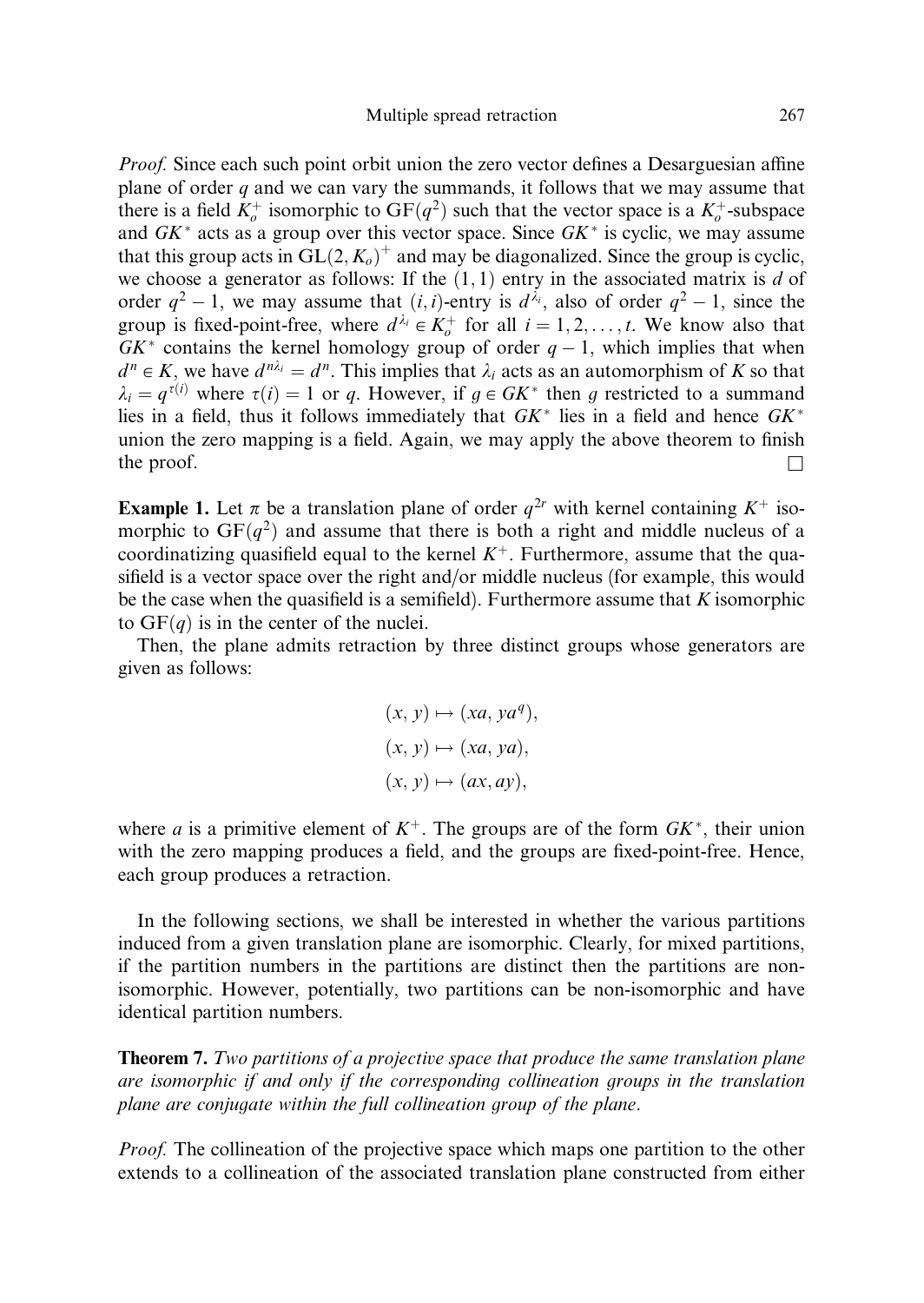of these partitions. The collineation necessarily conjugates the associated groups (isomorphic to  $GF(q^2)^*$  in the finite case). The converse is immediate.

# 3 Partitions of  $PG(V, 4)$

This study of retraction actually originated from an analysis of the mixed partitions of  $PG(3, 4)$ . In particular, this article grew out trying to understand why three particular mixed partitions produce the same translation plane. We note that all translation planes of order 16 may be obtained from one of the three semifield planes by a derivation (see e.g. Johnson [6]). Later, we shall completely determine the semifield planes which produce three partitions of  $PG(3, q)$ . Many of the concepts that we shall use in the general study arise from looking at the special case of order 16.

Applying our previous results to  $PG(V, 4)$ , we obtain:

**Theorem 8.** Let  $\pi$  be a finite translation plane of order  $2^n$  and suppose  $\pi$  admits a fixedpoint-free collineation of order 3.

- (1) If n is odd, then there is a corresponding Baer subgeometry partition of  $PG(n-1, 4)$ .
- (2) If n is even, then there is a corresponding mixed partition of  $PG(n-1,4)$ . Also, when  $n = 2m$ , the fixed components correspond to  $PG(m - 1, 4)$  and the orbits of length 3 correspond to  $PG(2m-1, 2)$ .

*Proof.* When *n* is odd, this follows from a theorem in Johnson [12]. But, we shall give a unified proof. We need only show that every fixed-point-free group of order 3 acting over a field of even characteristic defines a field isomorphic to  $GF(4)$ .

If all component orbits have length 1 then clearly the group is a kernel homology group and thus corresponds to a field isomorphic to  $GF(4)$ . Hence, assume there exists an orbit of components  $\Gamma$  of length 3.

Choose coordinates so that  $\Gamma$  consists of  $x = 0$ ,  $y = 0$ ,  $y = x$  and the group element  $q$  of order 3 permutes the previous subspaces in the order indicated. It then follows that  $q$  has the following matrix form:

$$
g = \begin{bmatrix} A & A \\ A & 0 \end{bmatrix}
$$

for some matrix A. Since the order of g is 3, it follows that  $A^3 = I$ , noting that A is non-singular.

Now

$$
(x, y)\begin{bmatrix} A & A \\ A & 0 \end{bmatrix} = (x, y)
$$

if and only if  $y = xA$  and  $xA + yA = x$  or, equivalently,  $y(I + A) = yA^{-1} = yA^2$ , so  $y(I + A + A^2) = 0$ . But note that  $(A^3 + I) = 0 = (A + I)(A^2 + A + I)$ . If we assume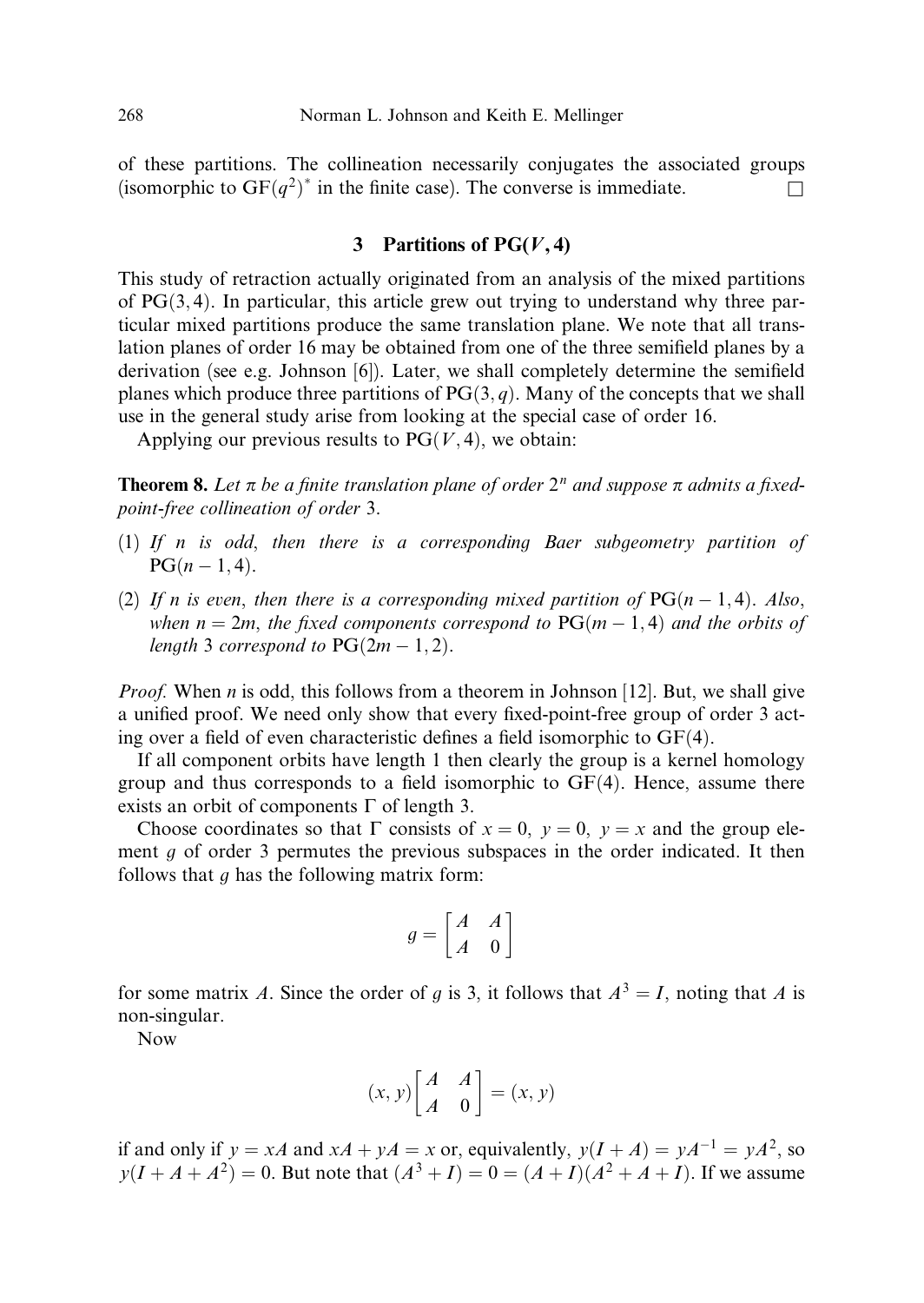that  $A + I$  is nonsingular, then  $A^2 = A + I$ . In this case, there are always fixed points. Hence,  $A + I$  is singular.

Also, we note that q has order 3 and satisfies the polynomial  $x^3 + 1 =$  $(x+1)(x<sup>2</sup> + x + 1)$ . It follows that either  $x<sup>3</sup> + 1$  or  $x<sup>2</sup> + x + 1$  is the minimal polynomial for g. In the former case, the rational normal form for g has the following form:

$$
\begin{bmatrix} I & 0 \\ 0 & T \end{bmatrix}
$$

there T is a block diagonal matrix of  $2 \times 2$  submatrices of the form  $\begin{bmatrix} 0 & 1 \\ 1 & 1 \end{bmatrix}$  $\vert$  and where *I* is a non-trivial identity matrix. However, such an element must have fixed points. Hence, g may be written as a diagonal block matrix with entries  $\begin{bmatrix} 0 & 1 \\ 1 & 1 \end{bmatrix}$ which implies that the minimal polynomial for g is  $x^2 + x + 1$ . Hence, we must have

$$
\left(\begin{bmatrix} 0 & A^2 \\ A^2 & A^2 \end{bmatrix} = \begin{bmatrix} A & A \\ A & 0 \end{bmatrix}^2\right) + \begin{bmatrix} A & A \\ A & 0 \end{bmatrix} + \begin{bmatrix} I & 0 \\ 0 & I \end{bmatrix} = 0,
$$

implying that  $A + I = 0$ . So, we may represent the mapping g as  $\begin{bmatrix} I & I \\ I & 0 \end{bmatrix}$  and since  $g^2 = g + 1$ , it follows that  $\langle g \rangle$  union the zero mapping is a field isomorphic to GF(4). The theorem now follows from Theorem 5.  $\Box$ 

Mellinger [14] enumerates all mixed partitions in  $PG(3, 4)$  using Magma. In the following sections, we shall consider general situations for translation planes producing several mixed partitions. First, we revisit the conclusions in light of fixedpoint-free collineations for translation planes of order 16. For the remainder of the article, we will refer to mixed partitions by their *type*. We will say a mixed partition of PG $(2m-1, q^2)$  is an  $(a, b)$ -partition or of type  $(a, b)$  if the partition contains a copies of PG $(m-1, q^2)$  and b Baer subgeometries (copies of PG $(2m-1, q)$ ).

3.1 The Planes of Order 16. For purposes of identification, we shall denote the eight translation planes of order 16 as the Desarguesian plane, the semifield plane with kernel  $GF(4)$ , the semifield plane with kernel  $GF(2)$  and the five derived planes. The plane derived from the Desarguesian plane is the Hall plane. There are three planes derived from the semifield plane with kernel  $GF(4)$ , called the Lorimer–Rahilly plane, the Johnson–Walker plane and another plane which we shall simply call the  $GF(4)$ derived plane. The plane derived from the semifield plane with kernel  $GF(2)$  is the Dempwolff plane.

In this setting, K is always isomorphic to  $GF(2)$ .

**Theorem 9** (see also Mellinger [14]). All translation planes of order 16 admit fixedpoint-free groups of order 3 which fix a vector subspace of dimension two over  $GF(2)$ and hence correspond to mixed partitions of  $PG(3, 4)$ . The  $\ell$  fixed components corre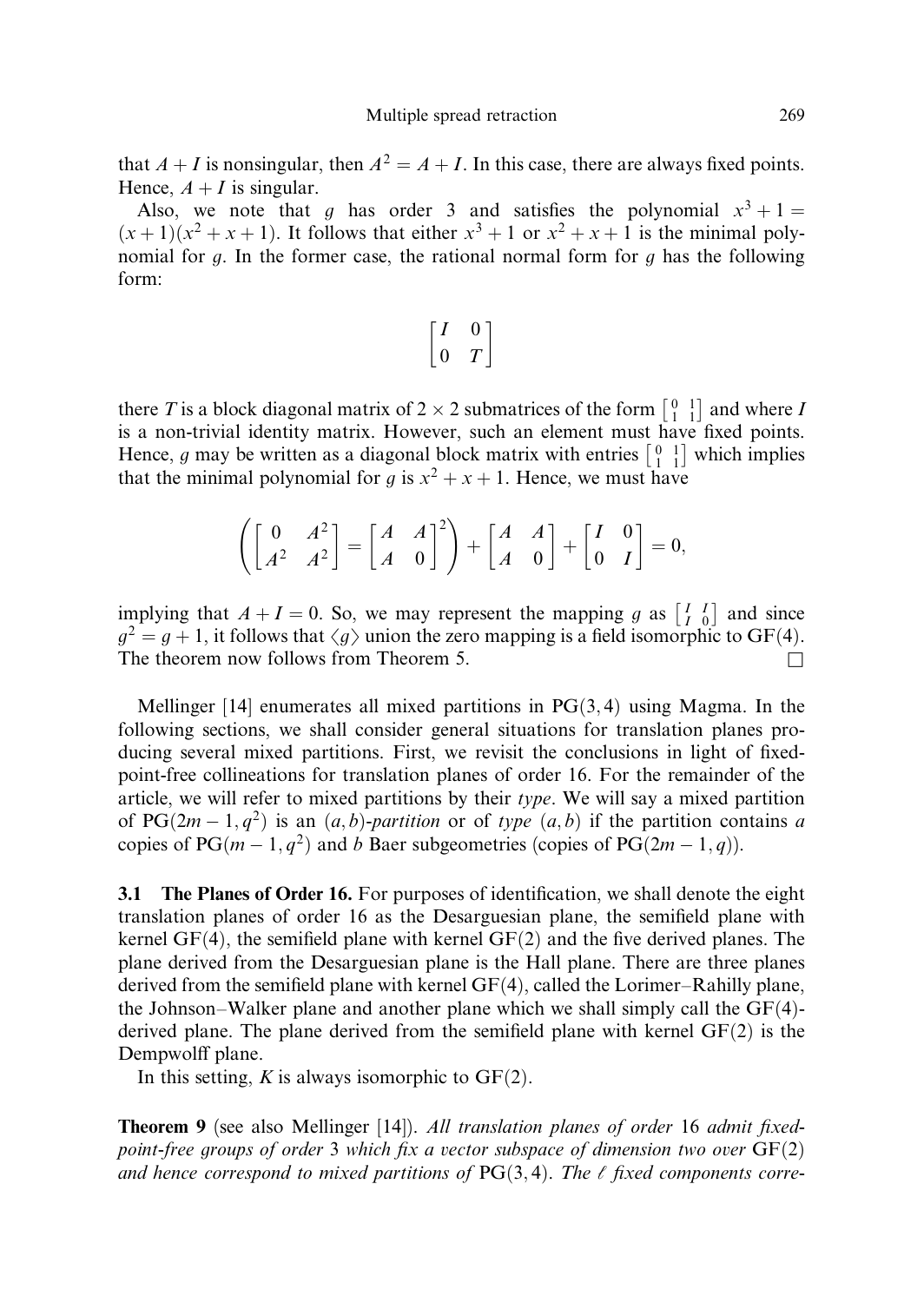spond to  $PG(1,4)$  and the b orbits of length 3 correspond to  $PG(3,2)$ , type  $(\ell, b)$ . More specifically,

- (1) If  $\pi$  is Desarguesian with group  $\langle x, y \rangle \mapsto \langle xa, xa^2 \rangle$ , there is an associated (2,5)partition.
- (2) Derivation of  $\pi$  using a derivable net invariant under the group of (1) produces a  $(5, 4)$ -partition in the Hall plane.

Let the semifield of order 16 with the kernel  $GF(4) = right$  nucleus = left nucleus be denoted by  $(S, +, *)$ . Consider the group  $G_j K^* = \langle (x, y) \mapsto (x * a, x * a^{2^j}) \rangle$ , for j fixed.

- $(3)$   $j = 0$ .
	- (a) Then the semifield plane produces a  $(5, 4)$ -partition.
	- (b) In part (a), choose a derivable net as a right  $=$  middle nucleus net to produce a  $(5, 4)$ -partition in the derived semifield plane.
	- (c) There is another derivation that produces a  $(8,3)$ -partition in the same derived semifield plane using the same group  $G_0K^*$ , as above.
- (4) Choose  $i = 1$ .
	- (a) Then the semifield plane produces a  $(5,4)$ -partition but from the group  $G_1K^*$ .
	- (b) Using the same net as in (3)(b), the derived plane produces another  $(5,4)$ partition using the group  $G_1K^*$ .
	- (c) There is another derivation that produces a  $(8, 3)$ -partition in the derived semifield plane using the group  $G_1K^*$ .
- (5) Consider the kernel homology group  $G_3K^*$ :  $\langle (x, y) \mapsto (a * x, a * y) \rangle$ . This produces  $a(14, 1)$ -partition of the derived plane.

Hence, the semifield plane with kernel  $GF(4)$  produces two partitions of type  $(5, 4)$  and the derived plane from the semifield plane with kernel  $GF(4)$  corresponds to two partitions each of types  $(5,4)$ ,  $(8,3)$  and a partition of type  $(14,1)$ . The partitions of the same type induce isomorphic planes.

- (6) The Lorimer–Rahilly and Johnson–Walker planes derived from the semifield plane with kernel  $GF(4)$  also produce partitions of types  $(14, 1)$ .
- (7) The Dempwolff plane admits a fixed-point-free group within  $SL(2,4)$  producing a partition of type  $(8, 3)$ .

Proof. As noted above, the translation planes are determined as the Desarguesian, Hall, semifield with kernel  $GF(2)$ , its derived plane which is the Dempwolff plane admitting  $SL(2, 4)$ , the semifield plane with kernel  $GF(4)$  and the three derived planes including the Lorimer–Rahilly and Johnson–Walker planes admitting  $PSL(2, 7)$ .

It might be noted that there are various ways that a fixed-point-free group of order 3 could act, thereby changing the configuration of the associated mixed partition. It should be noted that, in all cases, the group of order 3 defines a field isomorphic to  $GF(4)$  for all groups arise from a kernel homology group or a middle or right nucleus group of a semifield plane and these groups union the zero vector form fields.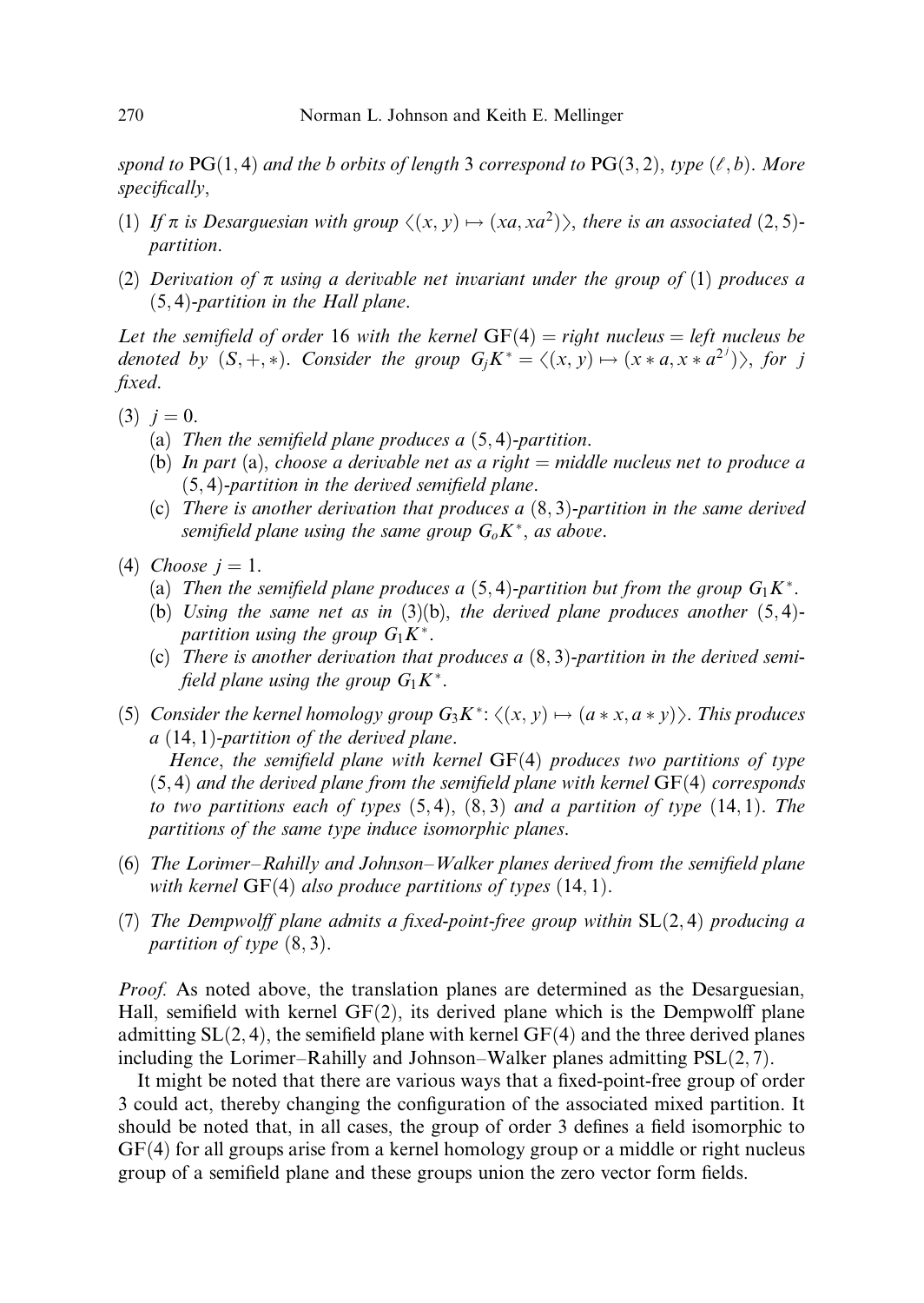The Desarguesian and Hall Planes. We begin with the Desarguesian plane of order 16 coordinatized by  $GF(16)$ . Hence, with the standard representation, there is a collineation group of the form  $(x, y) \mapsto (xa, xa^2)$  where a has order 3. Note that  $y = x^2$ is left invariant and is a 4-dimensional  $GF(2)$ -subspace. The group generated by a is  $GF(4)^*$  and  $y = x^2$  restricted to  $GF(4)$  defines an affine subplane of order 2. This group is clearly fixed-point-free and hence generates a mixed partition in  $PG(3, 4)$ . There are two fixed components and five orbits of length 3 producing a type  $(2, 5)$ mixed partition.

Take the standard derivable net in the Desarguesian affine plane and note that the indicated group will fix each Baer subplane incident with the zero vector. Hence, in the derived plane the structure of fixed components and orbits is changed into a type  $(5, 4)$  mixed partition in the Hall plane.

The Semifield Plane with kernel  $GF(4)$  and its derived planes. Now consider the semifield plane with kernel  $GF(4)$ . The kernel, right and middle nuclei are all isomorphic to  $GF(4)$  and it is possible to arrange the nuclei so that the left, middle, and right are equal, exactly two are equal, or all three are distinct. In each of these situations, there are derivable nets producing exactly three mutually non-isomorphic translation planes (see e.g. Johnson [6]).

Let  $(S, +, *)$  denote the associated semifield.

When the right and middle nuclei are equal, then there is a collineation group of the form  $(x, y) \mapsto (x * a, y * a^{2^{j}})$ , for a fixed j, where a has order 3 and is in the right and middle nucleus of the associated semifield coordinatizing the plane. Choosing a right and middle nucleus net to derive, the group fixes each Baer subplane of the associated derivable net, since the group is generated by central collineations. There are five orbits of length 3 of the middle nucleus group which are permuted by the right nucleus group. Hence, there are two orbits (of orbits) which are both fixed and, it turns out, one orbit (of orbits) is of length 3. So, there is an orbit of length 9 and two orbits of length 3 under the product of the two groups; an elementary Abelian 3 group of order 9. So, there is a group of order 3 which fixes three components of one of the orbits. Furthermore, the group is fixed-point-free as it is a product of homology groups.

Therefore, the semifield plane with kernel  $GF(4)$  has a fixed-point-free group of order 3 with either exactly 5 or exactly 8 components. For example, we may realize the group in the following form:  $(x, y) \mapsto (x * a, y * a)$  where a is in GF(4)\* and \* denotes multiplication in the semifield. We see that a component  $y = x * m$  is fixed if and only if  $m * a = a * m$ . If an element m not in GF(4) has this property then it follows easily that this is true in general, implying that the coordinate structure commutes over  $GF(4)$  so that the derivable net in question is a regulus net, which is not the case. Hence, the group fixes exactly 5 components. So, the semifield plane with kernel  $GF(4)$  produces a  $(5, 4)$ -partition. Note that the group fixes all Baer subplanes of all of the various right and middle nucleus nets. Hence, upon derivation of the middle nucleus net which contains the five fixed components, the derived semifield plane admits the same sort of partitioning—a  $(5, 4)$ -type.

However, if the orbit of length 3 which is fixed by the group is combined with the axes  $x = 0$ ,  $y = 0$  into a derivable net, then the derived plane will admit the three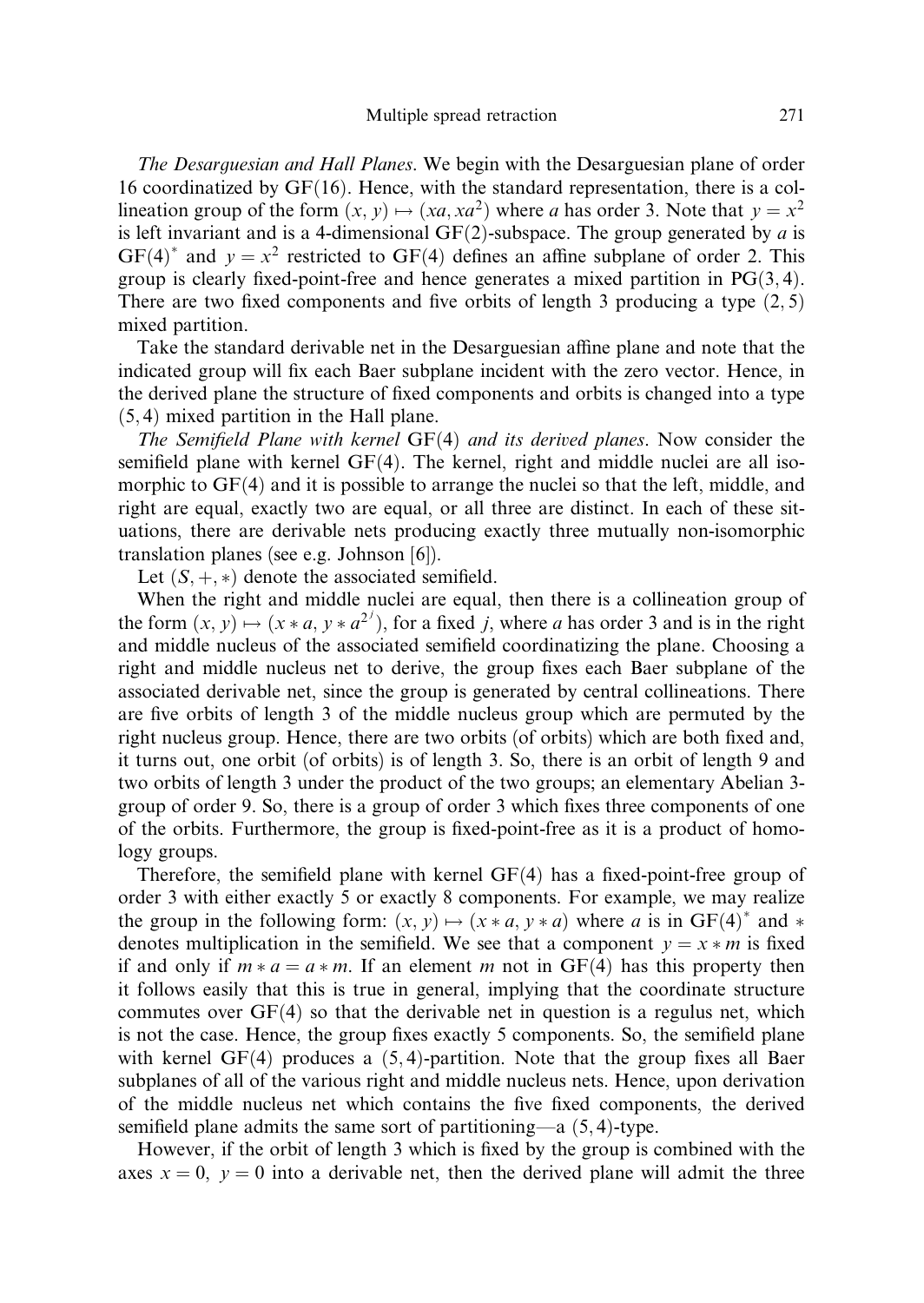fixed components and the five fixed Baer subplanes as lines thus producing an  $(8, 3)$ type situation. For example, realizing the group above when  $j = 1$ , we obtain that  $y = x * m$  is invariant if and only if  $a * m = m * a^2$ . Representing  $m = t m_1 + m_2$ , and using the nucleus properties, we obtain that m is fixed if and only if  $m = tm_1$  for all  $m_1 \in \text{GF}(4)$ . We note that this indicates that apart from  $x = 0$ ,  $y = 0$ , there are exactly three fixed components in the semifield plane. That is, this is another example of a  $(5, 4)$ -type within the semifield plane, but from different groups. However, this group must fix all of the Baer subplanes of the standard net, which means that within the derived plane, we also obtain an  $(8, 3)$  situation.

The two remaining planes derived from a semifield plane with kernel  $GF(4)$  are the Lorimer–Rahilly and Johnson–Walker planes. These planes correspond to regular parallelisms in  $PG(3, 2)$  and hence, according to Jha and Johnson [3] admit  $SL(2, 2)$ where the involutions are generated by elations. It follows that the element of order 3 which is the product of two elations from different Sylow 2-groups is fixed-pointfree of the form  $(x, y) \mapsto (y, x + y)$ . Since there are 7 derivable nets containing  $x = 0$ ,  $y = 0$ ,  $y = x$  and these components define an orbit under the group above, it follows that there are 14 fixed components and one orbit thus leading to a  $(14, 1)$  type mixed partition.

We note that the derived plane, the semifield plane with kernel  $GF(4)$ , admits a  $(17, 0)$  type from this group but we do not consider this a *mixed* partition. However, the group is the kernel group of the semifield plane and hence, any derived plane; the L-R, J-W and the standard derived plane, all then produce a mixed partition of type  $(14, 1)$ .

Hence, the standard derived plane produces three types of mixed partitions: a  $(5, 4)$ ,  $(8, 3)$  and  $(14, 1)$  and note that the three groups fix exactly two common components of the plane and arise from the product of the kernel homology group, middle and right nucleus groups all of order 3. This means that we must have three distinct groups to accomplish this sort of *multiple-retraction*. Also, note that there are two partitions each of type  $(5, 4)$  and  $(8, 3)$  that produce the same group respectively. The generated group (in the original semifield plane) is of the following form:  $\langle (x, y) \mapsto ((a * x) * b, (a * y) * c); a, b, c \in GF(4)^{*}\rangle.$ 

The Semifield Plane with kernel  $GF(2)$  and its derived plane. The Dempwolff plane is analyzed in Johnson [8] and it is shown that there is a fixed-point-free group of order 3 which fixes exactly 8 components; the components of two Baer subplanes fixed pointwise by involutions of a Sylow 2-subgroup of order 4 of  $SL(2, 4)$  that share exactly two components. Hence, the Dempwolff plane produces a mixed partition of type  $(8, 3)$ .

The derived plane is the semifield plane with kernel  $GF(2)$  by Johnson [8] and the group of order 3 denoted above inherits as a collineation group of this plane. Note that the derivable net is a subnet of the net defined by the eight fixed components. Furthermore, the group fixes two Baer subplanes and has one orbit of Baer subplanes of length 3. Hence, it follows that in the derived plane (the semifield plane with kernel  $GF(2)$ , we obtain a type  $(5, 4)$  partition.

Hence, we see that a variety of mixed partitions of different types can correspond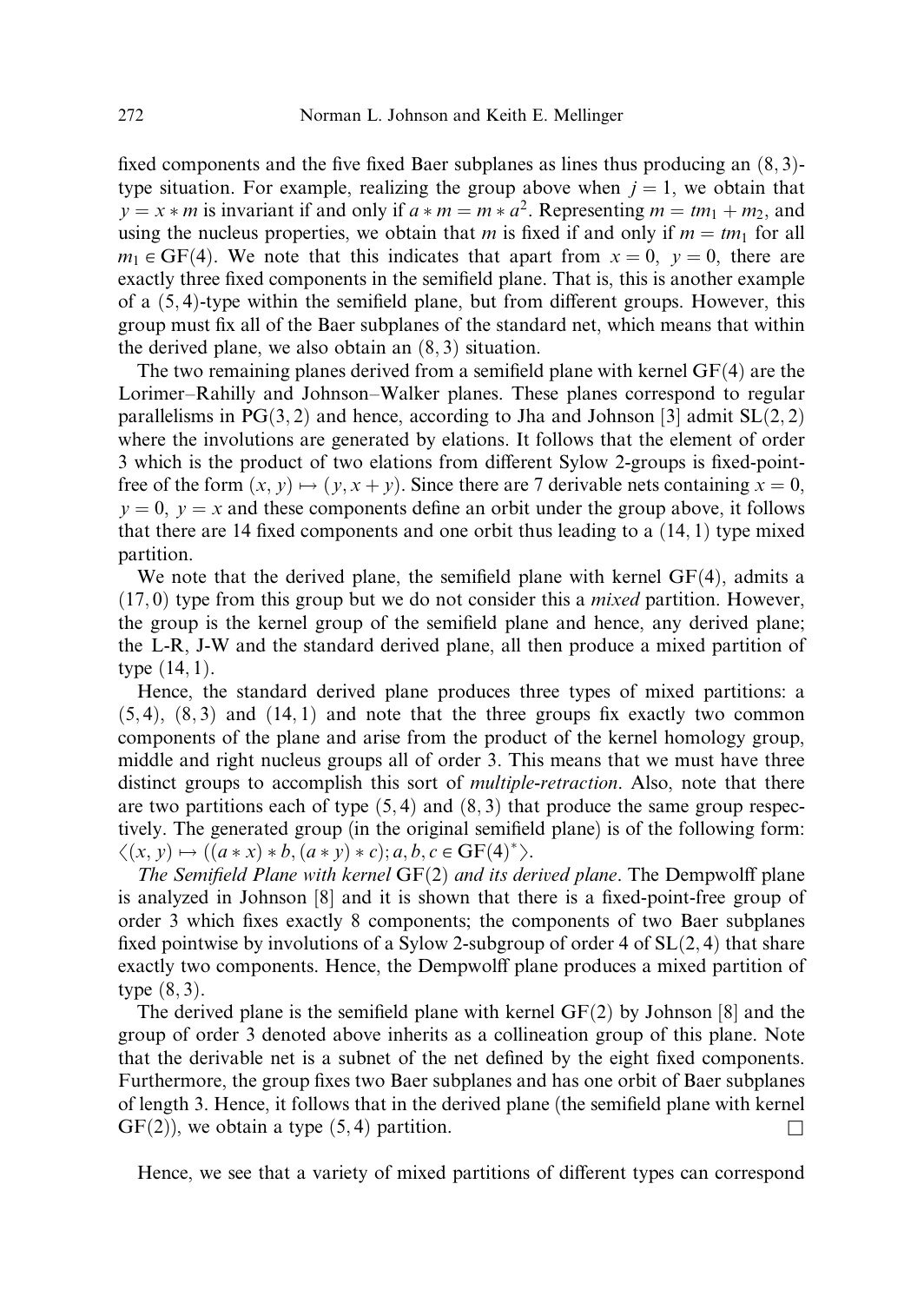to the same translation plane that admit different fixed-point free groups. In the next section, we consider arbitrary translation planes producing several partitions.

#### 4 Normalizing paired partitions and multiple retraction

**Definition 3.** Let  $\pi$  be a translation plane admitting spread-retraction and let PG $(\pi)$ denote an associated partition. Two partitions  $PG(\pi_1)$  and  $PG(\pi_2)$  will said to be paired if and only if the associated translation planes  $\pi_1$  and  $\pi_2$  are isomorphic.

We identify the translation planes  $\pi_1$  and  $\pi_2$  and continue to use the term of *paired* partitions of the projective space.

If, in this setting, we allow that the two associated cyclic groups  $G_iK^*$ , respectively for  $\pi_i$ ,  $i = 1, 2$ , of order  $q^2 - 1$  of the translation plane normalize each other, we shall say that the partitions are *normalizing*, *paired partitions*.

Furthermore, we shall use the term *double retraction* to describe the construction of a normalizing paired partition. In general, triple retraction refers to the construction of three partitions which are mutually normalizing paired partitions and multiple retraction (or k-retraction) shall refer to the construction of a number of (respectively  $k$ ) partitions which are mutually normalizing paired partitions.

**Lemma 1.** Given a translation plane of order  $q^t$  with kernel containing K, two cyclic groups  $G_i K^*$ ,  $i = 1, 2$ , of order  $q^2 - 1$  corresponding to spread-retractions centralize each other if they normalize each other.

*Proof.* Fix one group  $G_1K^*$  and note that  $G_1K^* \cup \{0\}$  is a field isomorphic to  $GF(q^2)$ . Considering that the second group normalizes the first, both groups may be considered within  $\Gamma L(t, q^2)$ , relative to  $G_1 K^* \cup \{0\}$ . We need to show that the second cyclic group is in  $GL(t, q^2)$ , in this representation.

We know that both groups are K-linear since their individual point-orbits are 2dimensional K-subspaces. Hence, the companion automorphisms of the elements of  $G_2K^*$ , say, are either 1 or q. So, it follows immediately that there is a *linear* cyclic subgroup of order divisible by  $\frac{q^2 - 1}{2, q - 1}$ . If q is even, we are finished. Thus, assume that  $q$  is odd with generator  $q$  of the basic form:

$$
w \mapsto w^q A,
$$

where  $w^q = (w_1^q, \dots, w_t^q)$  and  $w_i \in GF(q^2)$ . Since this group is sharply transitive on the non-zero points of some Desarguesian spread, the group is isomorphic to a nearfield group with center  $K$ . However the associated nearfield group is now cyclic in this context. Hence, both groups are in  $GL(t, q^2)$ .

**Lemma 2.** Let  $P_1$  and  $P_2$  be two distinct paired partitions and let  $G_1K^*$  and  $G_2K^*$ denote the corresponding groups in the translation plane  $\pi$ . Then  $G_1K^* \cap G_2K^* = K^*$ .

*Proof.* Recall that  $G_iK$  is a field of order  $q^2$ ; a quadratic field extension of K, for  $i = 1, 2$ . Let t be a common element and assume that this element is not in K. Then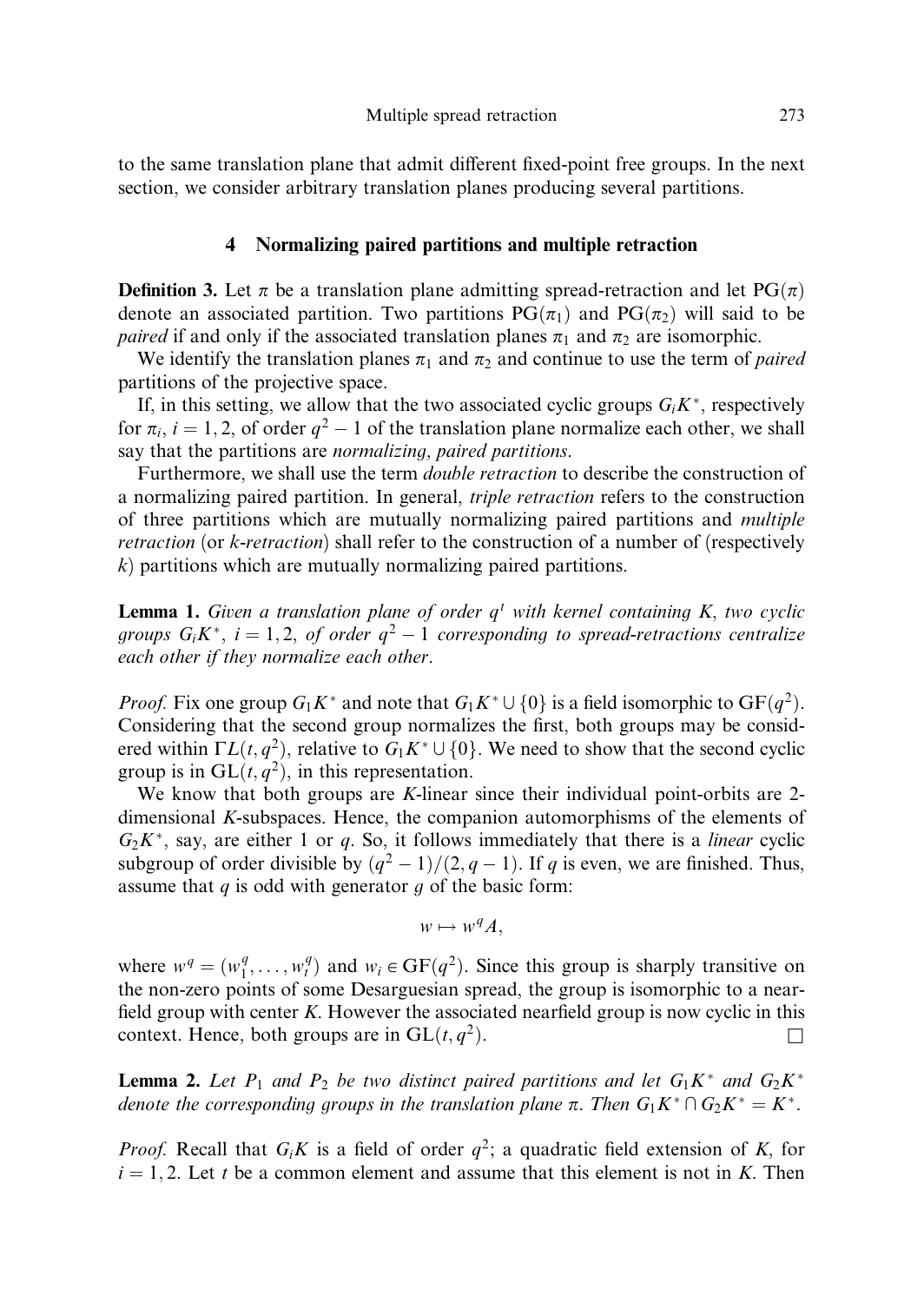$\{\tau \alpha + \beta I : \alpha, \beta \in K\}$  is a field of linear transformations and since this is also a collineation group, it must be simultaneously  $G_1K$  and  $G_2K$ . Since we are assuming that the paired partitions are distinct, the groups cannot be identical, so the result  $\Box$  follows.  $\Box$ 

We begin with a general consideration of normalizing, paired partitions corresponding to translation planes of order  $q<sup>t</sup>$ . We have seen that there are several mixed partitions that a given translation plane can produce, so this occurs when  $t$  is even. The question is, can this happen when  $t$  is odd?

**Theorem 10.** Let  $\pi$  be a translation plane of order  $q<sup>t</sup>$  that admits spread-retraction and produces two distinct normalizing, paired partitions of projective spaces;  $\pi$  permits double retraction. Then either

- $(1)$  t is even, or
- (2) t is odd and
	- (a) q is odd,  $(q + 1)/2$  is odd and  $(q + 1)/2$  divides t, or
	- (b) q is even and  $q + 1$  divides t.

*Proof.* Assume that t is odd. Let the two groups in question be denoted by  $G_1K^*$  and  $G_2 K^*$ . Since t is odd, we have that the spread S for  $\pi$  is a union of reguli  $\Gamma_i^j$  for  $j = 1, \ldots, \frac{q^i + 1}{q+1}$  and  $i = 1, 2$  respectively for  $G_1 K^*$  and  $G_2 K^*$ . We note that

$$
\left(q+1,\frac{q^t+1}{q+1}\right)=(q+1,t).
$$

Assume that q is odd. If  $(q+1)/2$  is odd and  $(q+1)/2$  does not divide t, let u be a prime dividing  $(q+1)/2$  but not dividing t. Then any element g of  $G_2K^*$  having prime power order  $u^{\alpha}$  dividing  $q + 1$  must fix at least one of the reguli, say  $\Gamma_1^1$  corresponding to  $G_1K^*$ , as  $G_1$  and  $G_2$  must normalize and hence centralize each other. Similarly, if 4 divides  $q + 1$  then there exists a subgroup of  $G_2K^*$  of order  $2^z > 4$  that does not divide  $t$  since  $t$  is odd. In either of these cases, we may assume without loss of generality that there is an element  $g$  of prime power order larger than 2 and whose order does not divide t.

So, g fixes  $\Gamma_1^1$  and has order > 2. There is a regulus  $\Gamma_2^k$  corresponding to  $G_2K^*$ which has at least one component  $\ell$  in  $\Gamma_1^1$ . Since g fixes  $\Gamma_1^1$  and  $\Gamma_2^k$ , it fixes the intersection  $\Gamma_1^1 \cap \Gamma_2^k$ . But, g has order > 2, so that the intersection has at least three common components. Since these sets are reguli, it follows that  $\Gamma_1^1 = \Gamma_2^k$ .

The point-orbits of  $G_2K^*$  are the subplanes of order q in the regulus nets  $\Gamma_2^k$ . Hence, it follows that the sets of point-orbits of  $G_1K^*$  and of  $G_2K^*$  are equal on  $\Gamma_1^1$ .

There are  $\frac{q^{t}-1}{q-1}$  $\frac{T^{t-1}}{q-1}$  subplanes in  $\Gamma_1^1$ . Let  $t-1=2w$ . We note that

$$
\frac{q^{t}-1}{q-1}=1+q+\cdots+q^{t-1}=(q+1)+q^{2}(q+1)+\cdots+q^{2(w-1)}(q+1)+q^{2w}.
$$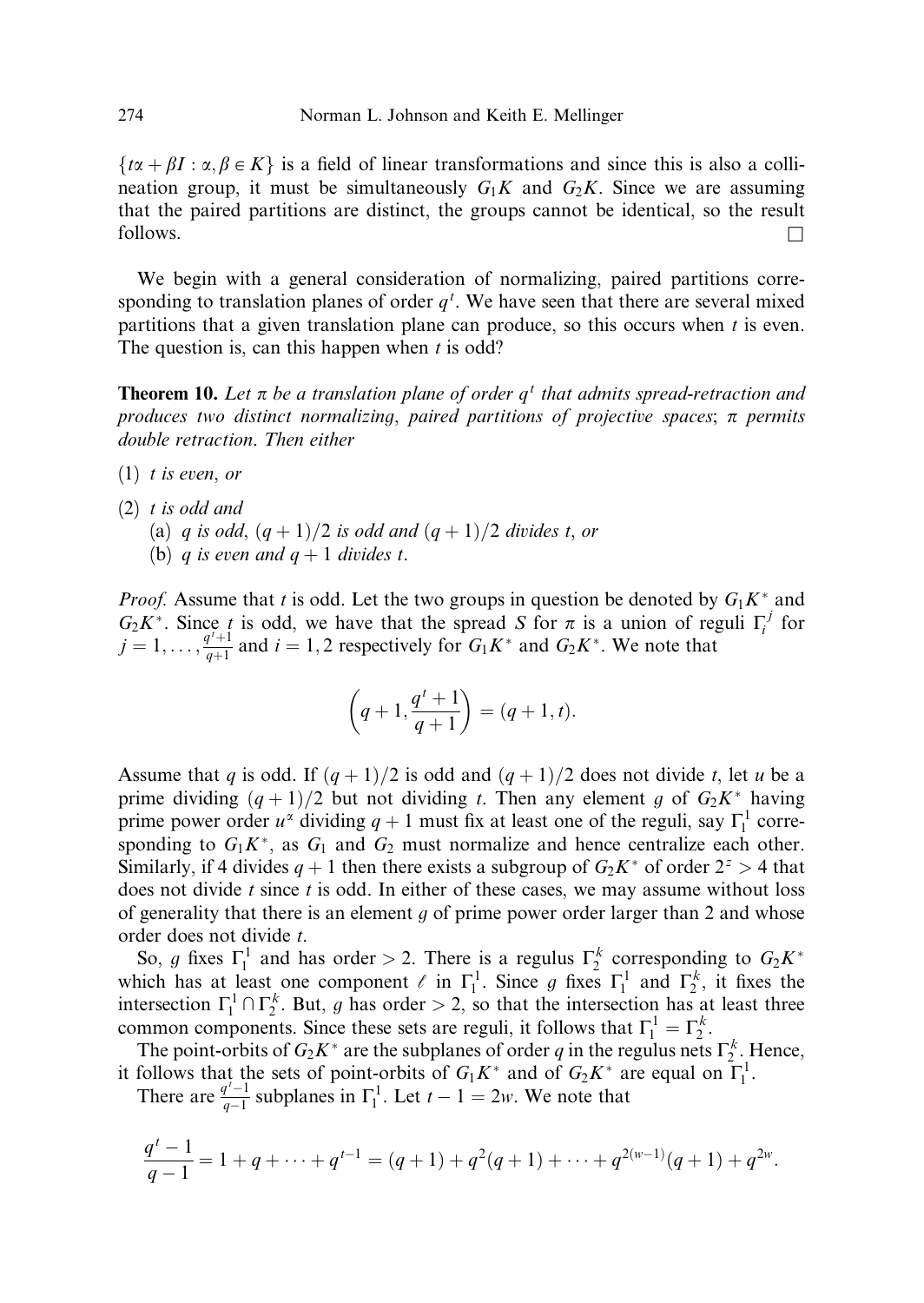Thus

$$
\left(q+1,\frac{q^t-1}{q-1}\right)=1.
$$

Since the two groups centralize each other, the stabilizer subgroup C of order  $q + 1$ which fixes a component of  $\Gamma_1^1$  must fix all components of  $\Gamma_1^1$ . Any group element which fixes a subplane  $\pi_o$  of  $\Gamma_1^1$  then induces a kernel homology on  $\pi_o$  of order dividing  $q-1$ . It follows that the stabilizer of a subplane in C has order dividing  $(2, q-1).$ 

First assume that  $q + 1 \neq 2^a$  for any integer a. Then any element of C of odd order must fix a subplane which then provides a contradiction. If  $q + 1 = 2^a$  for some integer a, let g be an element of order  $2<sup>a</sup>$ . Then, there is a subgroup of order  $2<sup>a</sup>$  which fixes a subplane, implying that  $a = 1$ , a contradiction. This completes the proof of the theorem.  $\Box$ 

#### 5 A class of spreads that admit triple retraction

In this section, we shall introduce a class of translation planes of order  $q<sup>4</sup>$  and kernel containing GF $(q)$  that produce mixed partitions of PG $(3, q^2)$  of types

$$
(q^2+1, q^2(q-1)), (2q^2, (q^2-1)(q-1))
$$
 and  $(q^4-q^2+2, q-1).$ 

First assume that we have a translation plane of order  $q^4$  with spread in PG $(3, q^2)$ such that the middle and right nuclei correspond to fields of order  $q^2$  with respect to a fixed coordinate system and choice of base axes,  $x = 0$ ,  $y = 0$ ,  $y = x$ . Assume that the nuclei are equal and equal to the kernel and that the subkernel group  $K$  of order  $q-1$  commutes within the underlying quasifield  $Q = (Q, +, *)$ .

Then, we obtain a group of the following form:

$$
\langle (x, y) \mapsto ((a * x) * b, (a * y) * c); a, b, c \in K^+ \cong GF(q^2) - \{0\} \rangle.
$$

We consider the following three groups:  $H_i$  for  $i = 1, 2, 3$ :

$$
H_1 = \langle (x, y) \mapsto (a * x, a * y); a \in K^+ \cong \text{GF}(q^2) - \{0\} \rangle,
$$
  
\n
$$
H_2 = \langle (x, y) \mapsto (x * b, y * b^q); b \in K^+ \cong \text{GF}(q^2) - \{0\} \rangle,
$$
  
\n
$$
H_3 = \langle (x, y) \mapsto (x * c, y * c); c \in K^+ \cong \text{GF}(q^2) - \{0\} \rangle.
$$

We know that all groups union the zero mapping produce fields isomorphic to  $GF(q^2)$ , all groups are fixed-point-free and each group contains the K<sup>\*</sup>-kernel homology group due to the assumption on the centrality of  $K$  in the quasifield. Hence, each group necessarily produces a mixed partition of  $PG(2, q^2)$  of the given translation plane but we shall be more interested in the derived planes.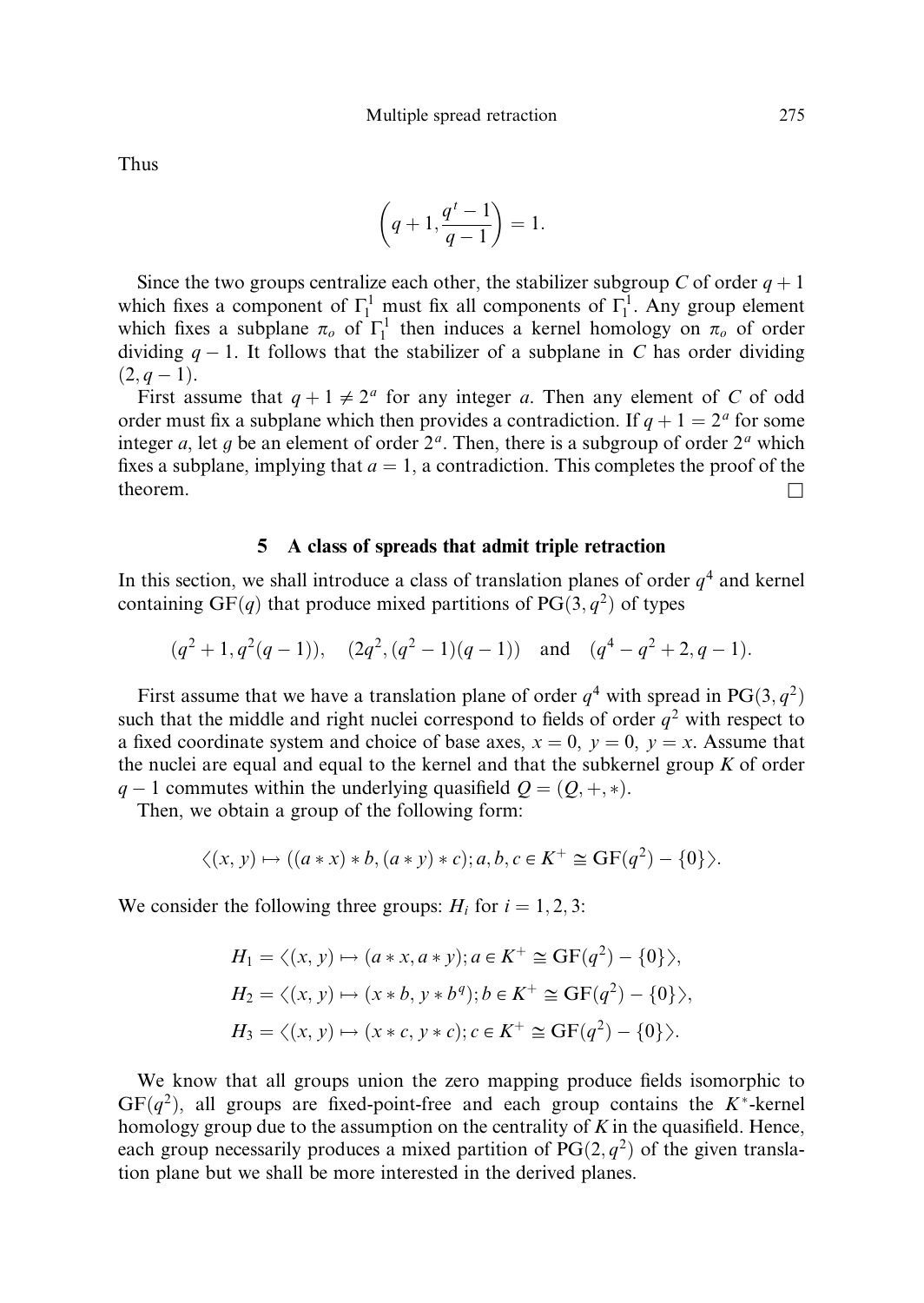Assume that the middle nucleus defines derivable nets and require that these are not  $K^+$ -reguli. Then, the kernel homology group  $H_1$  must fix exactly two Baer subplanes of any such derivable net and permute the remaining Baer subplanes into  $q-1$  sets of size  $q+1$ .

**Theorem 11.** The derived plane produces a mixed partition in  $PG(3, q^2)$  of type  $(q^4 - q^2 + 2, q - 1)$  using the group  $H_1$ .

Now consider the group  $H_3$ . It is clear that the plane admits a mixed partition. Furthermore,  $y = x * m$  is fixed if and only if

$$
(x * b) * m = (x * m) * b
$$

for all x and for all  $b \in K^{+*}$ . Since b is in the middle and right nucleus, this is equivalent to

$$
b*m = m*b.
$$

We know that the orbits have length 1 or  $q + 1$ . Let  $\{1, t\}$  be a basis for Q over  $K^+$ and write  $m = m_1 * t + m_2$  for  $m_i \in K^+$ . Then, since  $K^+$  is in the kernel of the translation plane, and, as we are assuming that the middle nucleus defines a derivable net, and since all such derivable nets are defined from right 2-dimensional vector spaces (see Johnson [11]) we have:

$$
b * (m_1 * t + m_2) = (bm_1 * t + bm_2) = (m_1 * t + m_2) * b = (m_1 * t) * b + m_2b
$$
  
=  $m_1 * (t * b) + m_2b$ .

Hence, if  $m_1 \neq 0$ , and  $b * t = t * b$ , then  $K^+$  is in the center of the quasifield, a contradiction unless the middle nucleus defines a  $K^+$ -regulus net. Hence, it follows that the only fixed components are  $x = 0$ ,  $y = xm$  for  $m \in K^{+}$ . Now derive the standard middle regulus net, and note that the group is generated from central collineations and such groups fix all Baer subplanes of the derivable net which are incident with the zero vector.

**Theorem 12.** The plane produces a  $(q^2 + 1, q^2(q - 1))$ -type mixed partition using  $H_3$ . In addition, the derived plane also produces a  $(q^2 + 1, q^2(q - 1))$ -type mixed partition using  $H_3$ .

Now consider the group  $H_2$ . Since the coordinate structure is 2-dimensional over its middle nucleus, let  $\{1, t\}$  be a  $K^+$ -basis. Then,

$$
b * (tm_1 + m_2) = (tm_1 + m_2) * b^q.
$$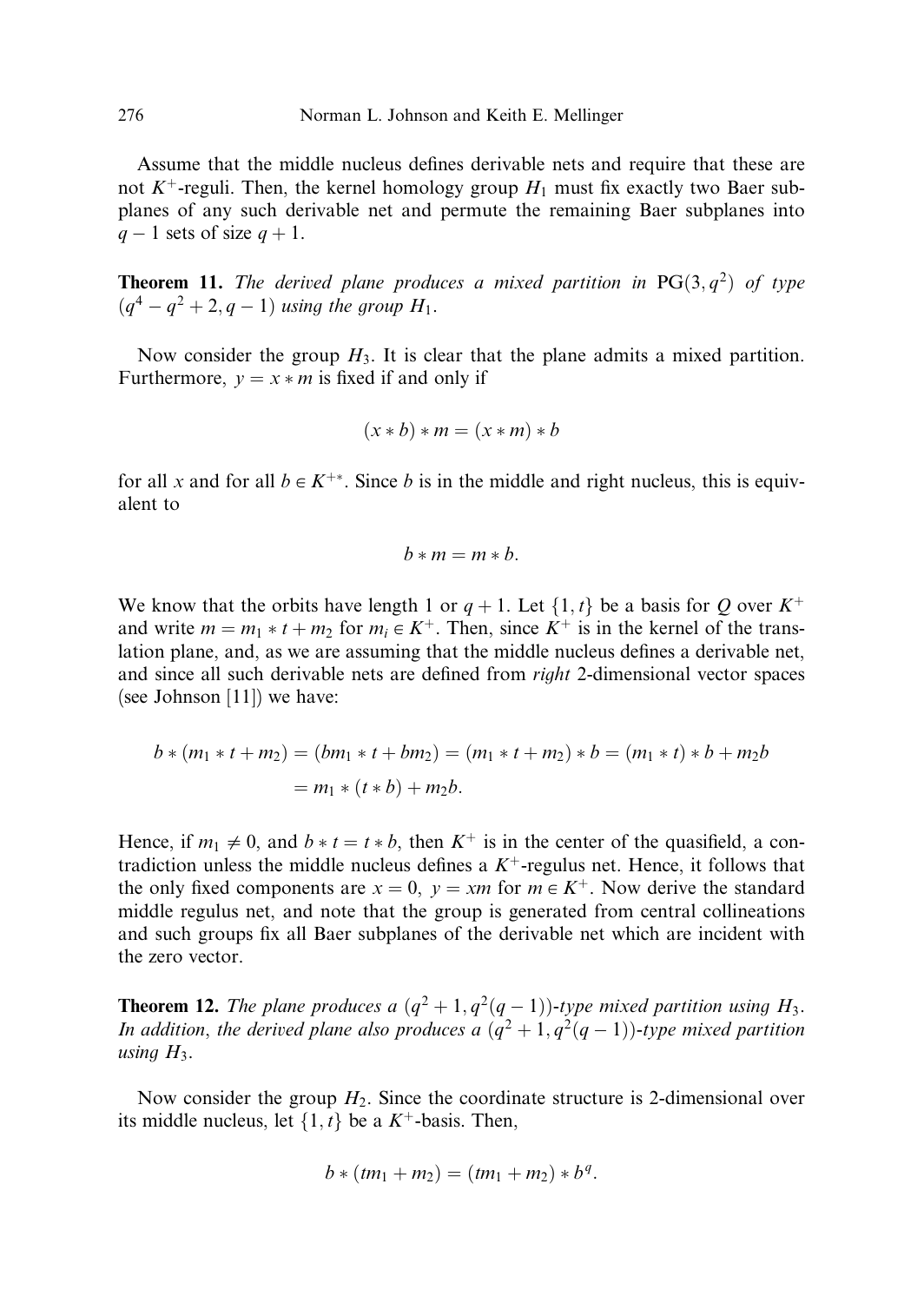Since the kernel is also  $K^+$ , the coordinate structure is a left quasifield, and  $K^+$  is also the right nucleus, we have

$$
b * (tm_1 + m_2) = (b * t)m_1 + bm_2 = (tm_1 + m_2) * bq
$$
  
=  $(t * bq)m_1 + m_2bq$ .

Hence  $b * t = t * b^q$  and  $m_2 = 0$  or  $m_1 = m_2 = 0$ . Again, note that the group fixes all Baer subplanes of the original standard derivable net, but this time fixes exactly  $q^2 - 1$ additional  $y = x * m's$  outside of the derivable net.

**Theorem 13.** The group  $H_3$  produces, by derivation, a mixed partition of type  $(2q^2, (q^2 - 1)(q - 1))$  provided the quasifield has the required property  $b * t = t * b^q$ for a basis  $\{1, t\}$  over  $K^+$ , for all  $b \in K^+$ .

The original plane produces another mixed partition of type  $(q^2 + 1, q^2(q - 1))$ which is distinct from the mixed partition of the same type produced using  $H_2$ . The two partitions are isomorphic in  $PG(3, q^2)$  if and only if there is a collineation  $\sigma$  of the plane  $\pi$  such that  $H_2^{\sigma} = H_3$  and mapping the components fixed by  $H_2$  onto those fixed by  $H_3$ , fixing  $x = 0$  and  $y = 0$ .

**Theorem 14.** Let  $\pi$  be a translation plane of order  $q^4$  with kernel  $K^+ \cong GF(q^2)$ . Choose a coordinate quasifield  $Q$  and assume with respect to that quasifield, the right, middle, and left (kernel) nuclei are all equal. Assume further that the translation plane is derivable with respect to a middle nucleus net which is not a  $K^+$ -regulus net.

- (1) If there is a basis  $\{1,t\}$  over  $K^+$  such that with respect to quasifield multiplication,  $b * t = t * b<sup>q</sup>$  for all  $b \in K<sup>+</sup>$  then the derived plane produces mixed partitions of  $PG(3, q^2)$  of types  $(q^2 + 1, q^2(q - 1)), (2q^2, (q^2 - 1)(q - 1)), (q^4 - q^2 + 2, q - 1).$
- (2) The original translation plane produces distinct mixed partitions of  $PG(3, q^2)$  of types:  $(q^2 + 1, q^2(q - 1))$ ,  $(q^2 + 1, q^2(q - 1))$ ,  $(q^4 + 1, 0)$ .
- (3) Furthermore, suppressing the  $*$ -notation, the multiplication is as follows: Let  $t(t + \gamma) = tf(\gamma) + g(\gamma)$  for functions  $f, g: K \mapsto K$  then:

$$
(t\alpha + \beta)(t\delta + \gamma) = t(\alpha\delta^q f(\delta^{-q}\gamma) + \beta^q \delta) + (\alpha^q \delta g(\delta^{-q}\gamma) + \beta\gamma)
$$

for all  $\alpha, \beta, \delta \neq 0, \gamma \in K$ .

Proof. In our analysis above, it was required that the middle nucleus net is not a K-regulus net. The condition on the basis provides that this is the case. Using the kernel, right and middle nucleus properties, the  $*$ -multiplication may be shown to be as stated.  $\Box$ 

Remark 1. The only known examples of quasifields with the above properties originate from the Hughes–Kleinfeld semifields. Note, for example, when we take the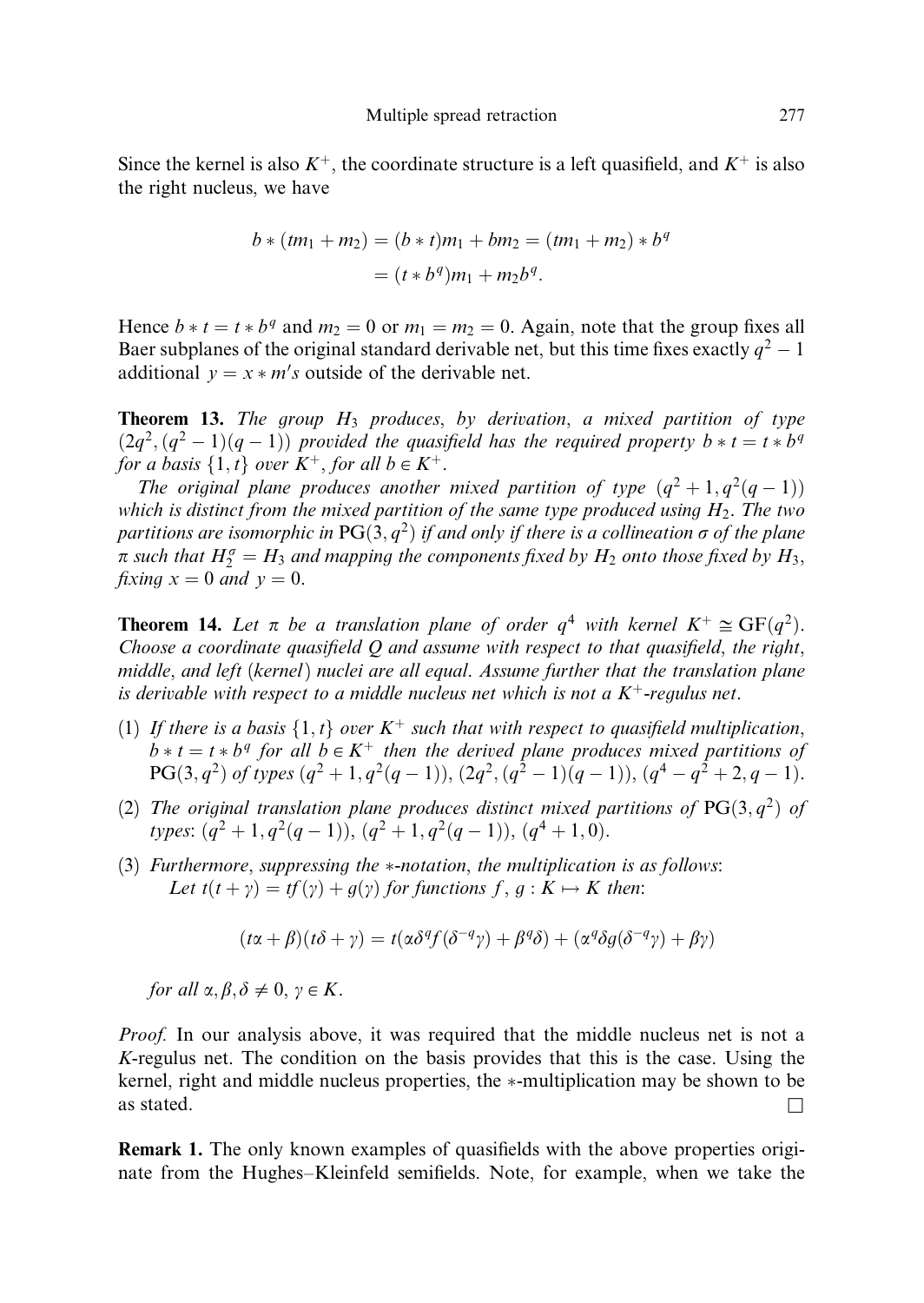semifield plane of order 16 and kernel  $GF(4)$ , the derived plane admits triple retraction of types  $(5, 4)$ ,  $(8, 3)$  and  $(14, 1)$  which are the types listed above when  $q = 2$ . In general, is every such plane a derived Hughes–Kleinfeld semifield plane?

# 6 Normalizing, paired partitions in  $PG(3, q^2)$

In a mixed partition, we have at least two fixed components, say  $x = 0$  and  $y = 0$ . Each of these components may be considered as a 2-dimensional  $GF(q^2)$ -subspace with respect to a given group.

If two mixed partitions produce isomorphic translation planes, we have two possible situations: (i) the partitions have different numbers or (ii) identifying the translation planes there are two distinct sets of partition subspaces. In either case, identifying the translation plane, we see that we have a translation plane with spread in  $PG(7, q)$  such that there are two fields  $K_1$  and  $K_2$  both isomorphic to  $GF(q^2)$  and such that the groups of orders  $q^2 - 1$  intersect exactly in the kernel homology group of order  $q-1$ . Hence, we obtain a collineation group in the associated translation plane  $\pi$  of order  $(q + 1)^2(q - 1)$  which contains the GF $(q)$ -kernel homology group. Moreover, we are assuming that each group normalizes the other and the collineation group inherited from the partitions is a subgroup of  $\Gamma L(4, q^2)$ . We have noticed that the groups centralize each other provided they normalize each other.

**Proposition 1.** In a translation plane  $\pi$  of order  $q^t$ , t even, with kernel containing  $K \cong GF(q)$ , two distinct normalizing paired partitions produce collineation groups  $G_1K^*$  and  $G_2K^*$  of  $\pi$  which fix at least two common components.

Proof. Assume that there are no common fixed components. Since the two groups centralize each other, it follows that the number of fixed components from the first field is a multiple of  $q + 1$ , say  $k(q + 1)$ . Hence, we have  $k(q + 1) + s(q + 1) = q<sup>t</sup> + 1$ where s is the number of  $q + 1$ -orbits from the first field; a contradiction as  $q + 1$  does not divide  $q' + 1$  if t is even. Hence, there is at least one common component. Suppose there is exactly one common component L. Then,  $q^t + 1 = 1 + m(q + 1)$ , which again is a contradiction. Hence, there are at least two common components.  $\Box$ 

**Theorem 15.** Let  $\pi$  be a translation plane of order  $q<sup>4</sup>$  whose kernel contains K isomorphic to  $GF(q)$ . Assume that the plane is doubly-retractive so that there are two common fixed components in the above situation, say  $x = 0$ ,  $y = 0$ , for two distinct groups,  $G_i K^*$ , for  $i = 1, 2$ . Decompose the vector space relative to the first group  $G_1 K^*$ , which then acts like a scalar  $GF(q^2)$ -group acting on  $x = 0$ . On  $x = 0$ , the group  $G_2K^*$ must permute the  $(q^4-1)/(q^2-1)$  one-dimensional  $\mathrm{GF}(q^2)$ -subspaces and hence must fix two such subspaces.

Then, no third distinct group producing a mixed partition can be within the group generated by the first two.

*Proof.* On  $x = 0$ , the group  $G_2K^*$  acts fixed-point-free on a 1-dimensional  $GF(q^2)$ subspace  $X$  and is sharply transitive on the nonzero vectors. Since we must have a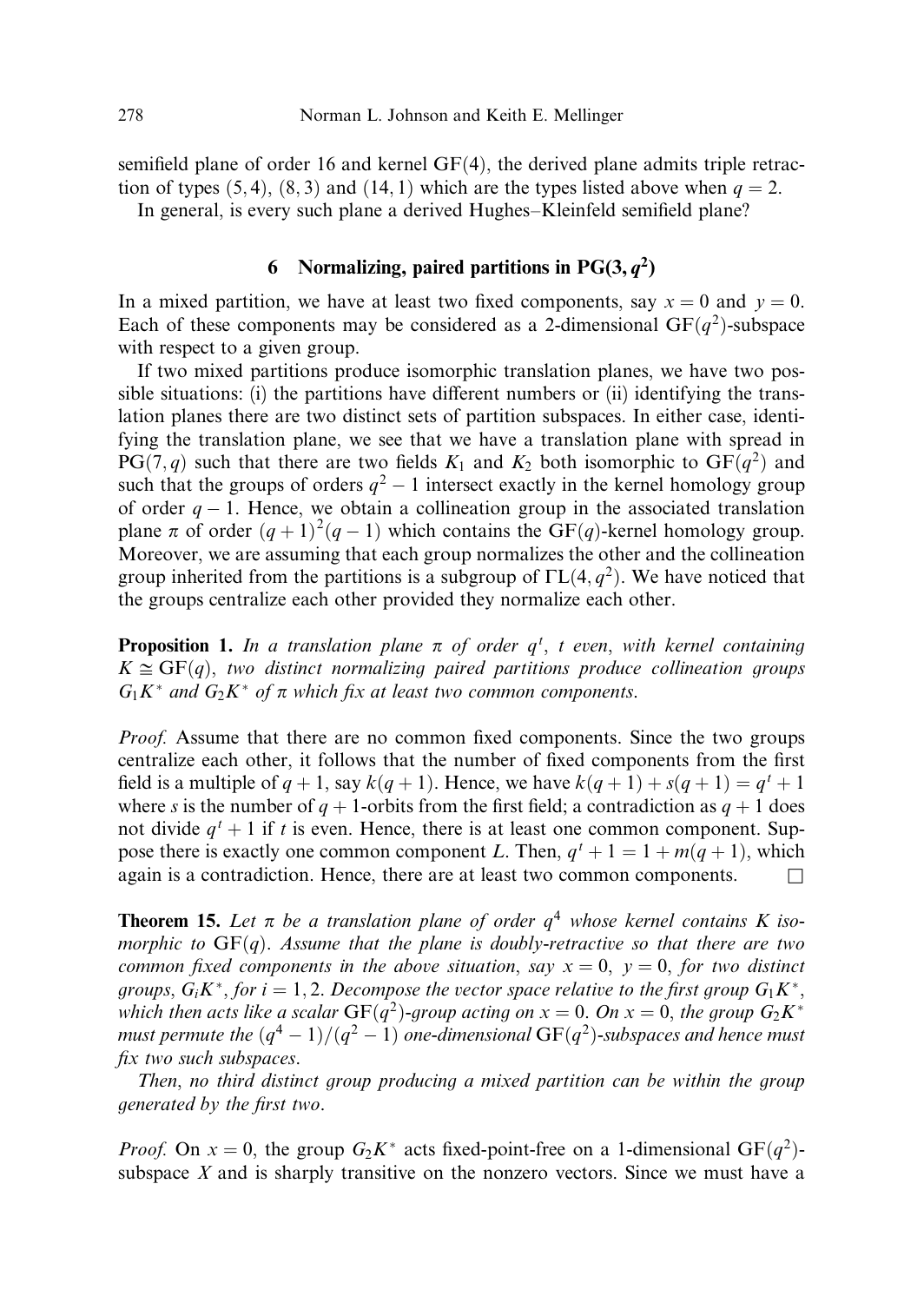nearfield group action, we have that the group  $G_2K^*$  has identical action on X as  $G_1K^*$  or it has the regular nearfield action  $X \to X^{q^{\lambda(a)}}a$  for  $a \in \mathrm{GF}(q^2)$ . If q is even, it must be that the group has identical action on  $X$ . Moreover, since the second group is cyclic, this implies that the action cannot be the regular nearfield action on  $X$ . Hence, the action on  $X$  is identical for both groups. That is, we may assume that the underlying field of coefficients is the same for either group, say  $K^+ \supseteq K$ , for  $K^+$  isomorphic to  $GF(a^2)$ .

On each of the fixed components, we consider the direct sum of the fixed 1 dimensional GF $(q^2)$ -subspaces. First assume that there are three fixed components and realize that since the group is cyclic, and belongs to a *field* containing  $GF(q)$ , it can only be that the group is generated by an element  $\tau$  which has the following form

$$
(x_1, x_2, y_1, y_2) \mapsto (x_1a, x_2a^{q^c}, y_1a, y_2a^{q^c}),
$$

where c is either 0 or 1. Now that since this specifies the action on a 4-dimensional  $GF(q^2)$ -space, we have the action acting on the 8-dimensional  $GF(q)$ -space. However, this means that  $G_2K^*$  must have this form as well. Hence, there can be no third group within the group generated by the first two unless the action is identical to the action of one of the first two groups. Note that we are not claiming this form is the form acting as a collineation group, merely as a linear vector group over a field isomorphic to  $GF(q^2)$ .

More generally for two common components, since the groups are cyclic, the union with the zero vector is a field isomorphic to  $GF(q^2)$  and contains the  $GF(q)$ scalar kernel homology group. Consider a component as a Desarguesian affine plane of order  $q^2$ . A cyclic group of order  $q^2 - 1$  acting on a Desarguesian affine plane of order  $q^2$  fixes at least two *components* of this affine plane. By choosing an appropriate basis for each of the fixed *components*, we may diagonalize the group  $G_1K^*$ . Either  $G_1K^*$  is the scalar group as acting on say  $x = 0$  or the group fixes exactly two components of  $x = 0$  as a Desarguesian affine plane. In the latter case,  $G_2K^*$  must fix or interchange these two subspaces on  $x = 0$  and then must fix both since the group is cyclic. Hence, in either case, we may assume that both groups  $G_i K^*$  fix two components on  $x = 0$ . It is claimed that either group then is of the following form on  $x = 0$ :

$$
\langle (x_1, x_2) \mapsto (x_1a, x_2a^k) \rangle
$$
, for  $j = 0$  or  $1, a \in K^+$  of order  $q^2 - 1$ .

and  $k = 1$  or q. To see this, we simply note that either group is cyclic of order  $q^2 - 1$ and the union of the group with 0 is a field containing the scalar field  $K$  isomorphic to GF(q). Since the group union zero then must be additive, it follows that  $k = p^a$ where  $q = p^r$ . But, if  $\sigma$  is a generator then  $\sigma^{q+1}$  is in the kernel homology group so that  $a^{q+1} = a^{p^q(q+1)}$ , implying that  $p^q = 1$  or q.

Hence, we can have only the following possibilities for the groups other than the scalar GF $(q^2)$ -mappings: (we list only a generator for each possible group)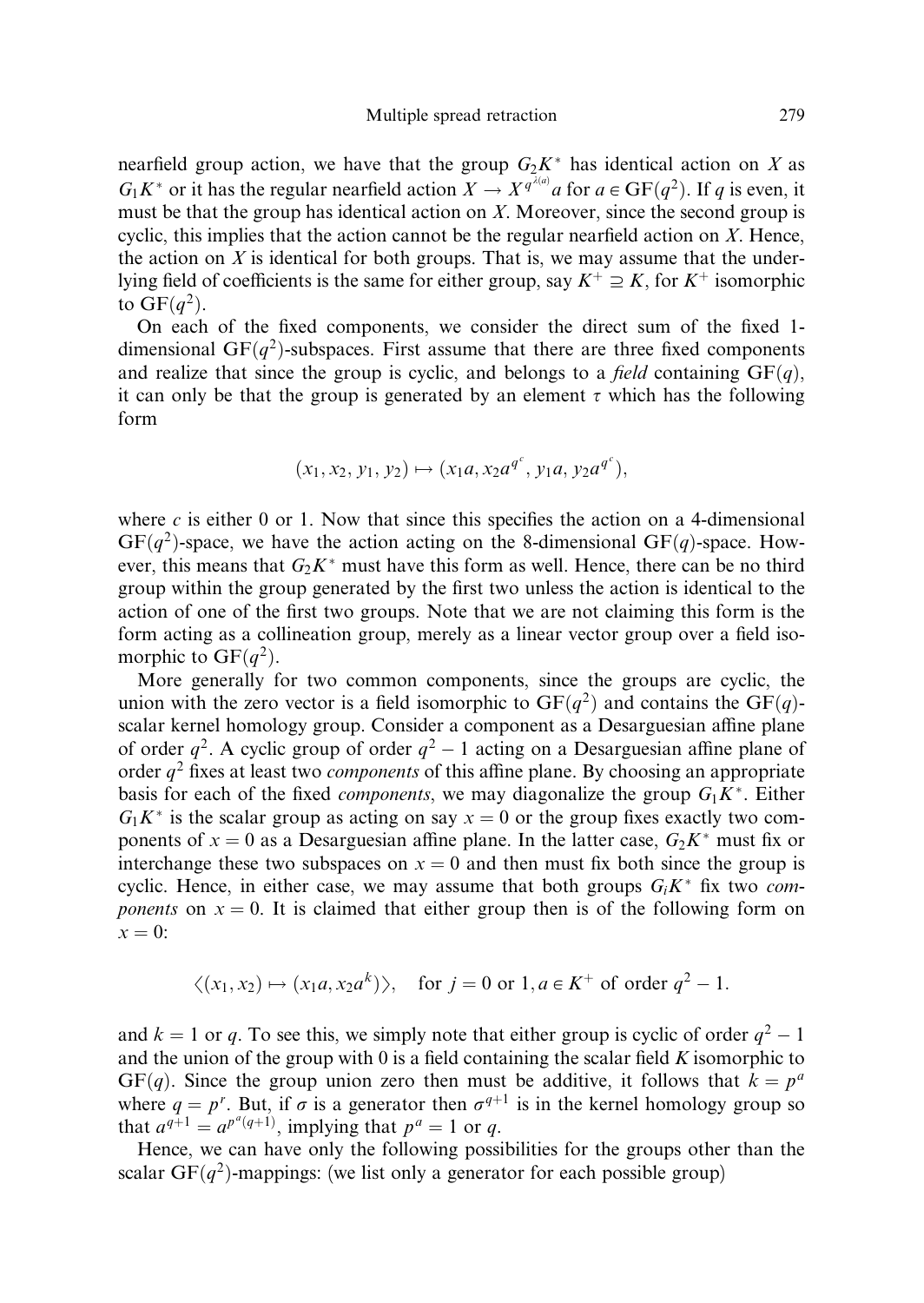$$
\mathcal{A}_1 : (x_1, x_2, y_1, y_2) \mapsto (x_1a, x_2a, y_1a, y_2a^q),
$$
  
\n
$$
\mathcal{A}_2 : (x_1, x_2, y_1, y_2) \mapsto (x_1a, x_2a, y_1a^q, y_2a),
$$
  
\n
$$
\mathcal{A}_3 : (x_1, x_2, y_1, y_2) \mapsto (x_1a, x_2a, y_1a^q, y_2a^q),
$$
  
\n
$$
\mathcal{A}_4 : (x_1, x_2, y_1, y_2) \mapsto (x_1a, x_2a^q, y_1a, y_2a),
$$
  
\n
$$
\mathcal{A}_5 : (x_1, x_2, y_1, y_2) \mapsto (x_1a, x_2a^q, y_1a^q, y_2a^q),
$$
  
\n
$$
\mathcal{A}_6 : (x_1, x_2, y_1, y_2) \mapsto (x_1a, x_2a^q, y_1a^q, y_2a),
$$
  
\n
$$
\mathcal{A}_7 : (x_1, x_2, y_1, y_2) \mapsto (x_1a, x_2a^q, y_1a^q, y_2a^q).
$$

Moreover, since these groups commute, either all groups acting on a fixed component fix all of the 1-dimensional  $K^+$ -subspaces or fix exactly two, implying, in general that all groups fix the same two  $K^+$ -subpsaces on both  $x = 0$  and  $y = 0$ . Hence, we have a representational basis which is valid for all groups simultaneously.

The question is whether any one of these groups together with the  $GF(q^2)$ -scalar mappings can generate another of these groups. To see that this cannot occur, take any group which we represent in form  $(a, a^i, a^j, a^k)$  and multiply by a scalar element  $(b, b, b, b)$  to get  $(ab, a<sup>i</sup>b, a<sup>k</sup>b)$ . We require that a has order  $q<sup>2</sup> - 1$  and that ab has order  $q^2 - 1$ . Clearly, there exists a situation as follows:

$$
a^m b = (ab)^n,
$$

where  $m \neq n$  are in  $\{1, q\}$ . If  $n = 1$  and  $m = q$  then  $a^q = a$ , a contradiction. Hence,  $m = 1$  and  $n = q$  so that  $(ab)^q = ab$ , again a contradiction. Hence, letting  $\mathcal{A}_o$  denote the scalar group, we have that it is not possible to obtain a third fixed-point-free group of the type required within  $\mathcal{A}_{o}\mathcal{A}_{i}$ . This clearly generalizes to arbitrary pairs. Hence, we have the proof of the theorem.  $\Box$ 

**Theorem 16.** If  $\pi$  is a multiply-retractive translation plane of order  $q^4$  for any set of distinct groups  $G_iK^*$ ,  $i = 1, 2, ..., t$  then there are at least two fixed components.

*Proof.* The common fixed components of  $G_1K^*$  and  $G_2K^*$  are permuted by  $G_3K^*$ . Let there be  $s_{12}$  common fixed components by  $G_1K^*$  and  $G_2K^*$ . Let  $s_1$  be the components fixed by  $G_1K^*$ . Then there are  $s_1 - s_{12}$  components fixed by  $G_1K^*$  which are not fixed by  $G_2K^*$ . These components are in orbits of length  $q + 1$  under  $G_2K^*$ . Hence,  $s_1 = s_{12} + k_1(q + 1)$  for some integer  $k_1$ . The common components  $s_{12}$  are permuted by  $G_3K^*$ . If none are fixed by  $G_3K^*$  then  $q+1$  divides  $s_{12}$  which is a contradiction since  $q + 1$  cannot divide  $s<sub>1</sub>$ . Hence, there is at least one common fixed component. Suppose there is exactly one common fixed component. Then  $q+1$  divides  $s_{12} - 1$ . We know that  $s_1 \equiv 2 \mod (q+1)$ . To see this, we note that  $s_1 + j(q + 1) = q^{2r} + 1$ , for some integer j. Then since  $q^{2r} + 1 = q^{2r} - 1 + 2$ , the previous assertion follows.

But, in this case,  $q + 1$  divides  $s_{12} - 1$ . Hence,  $s_1 = s_{12} + k_1(q + 1) = z(q + 1) + 1 +$  $k_1(q+1)$ , implying that  $s_1 \equiv 1 \mod (q+1)$ . Thus, it follows that there are at least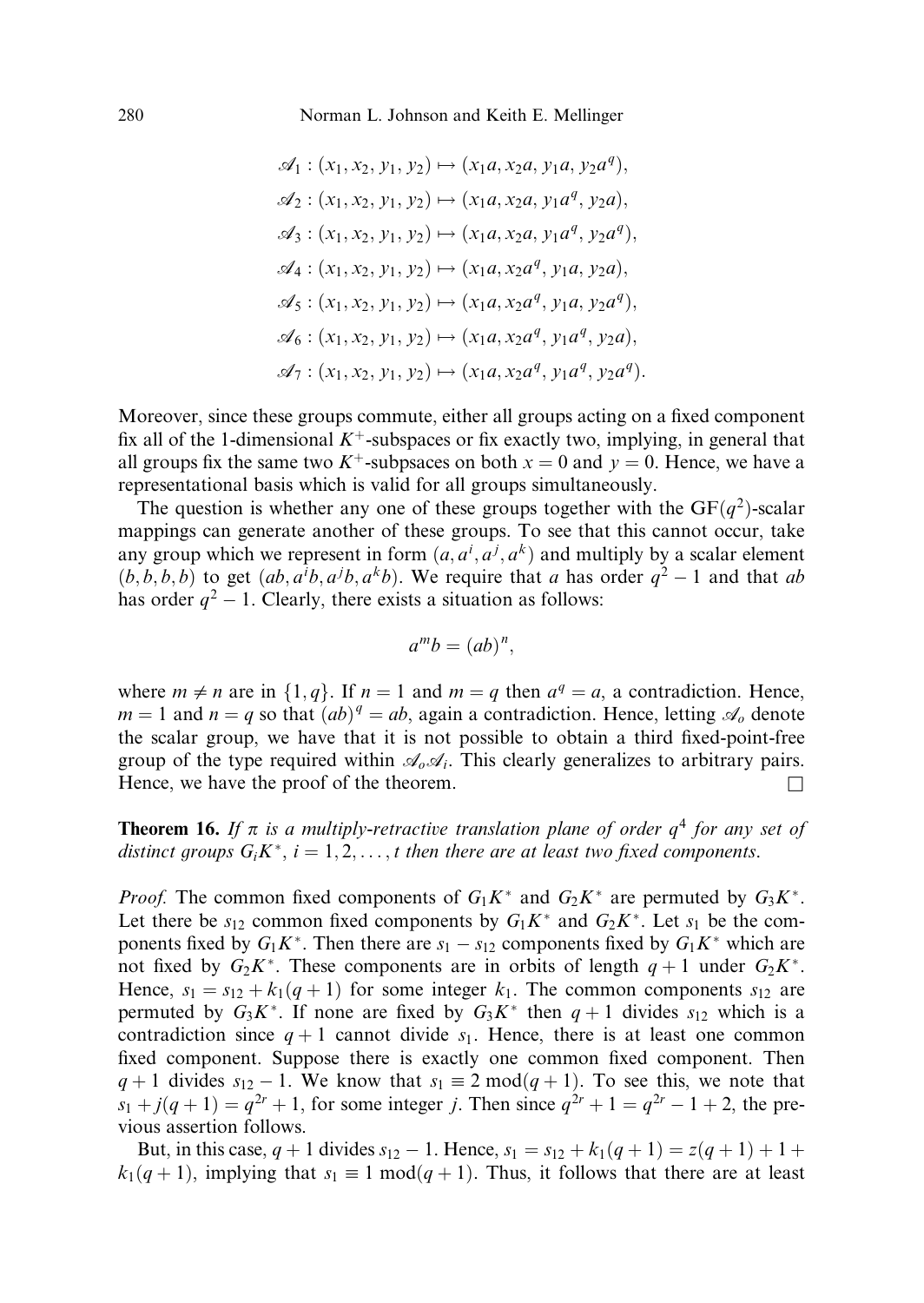two common components of three groups. A similar argument applies to show this true for any number of groups.  $\Box$ 

Corollary 1. For any number of distinct groups producing mixed partitions in a translation plane of order  $q^4$  and kernel containing  $GF(q)$ , there are at least two common fixed components in the group generated by all groups and no third group can be in the group generated by two distinct groups. Furthermore, any two distinct groups intersect exactly in the kernel homology group of order  $q-1$ .

Proof. It remains only to verify the intersection assertion. However, this follows immediately by a re-examination of the proof that the third group cannot be within the group generated by the first two.  $\Box$ 

## 7 Triple and quadruple retraction

We first assume that there are three distinct mixed partitions giving rise to the same translation plane of order  $q^4$ ; the spread permits triple retraction. Assume that there are at least three common fixed components. Consider one of these fixed components L and decompose L with respect to one of the groups  $G_1K^*$  as a  $GF(q^2)$ -vector space. Hence, we may consider L as a Desarguesian plane of order  $q^2$ . We know that  $G_2K^*$  fixes at least two 1-dimensional GF $(q^2)$ -subspaces. If  $G_2K^*$  fixes three 1dimensional GF $(q^2)$ -subspaces then the action on L is identical to that of  $G_1K^*$  and since there are three fixed components, this would say that the two groups have identical actions and hence are the same group. Thus,  $G_2K^*$  fixes exactly two such 1dimensional GF $(q^2)$ -subspaces on L and  $G_3K^*$  must permute these two subspaces. But, since  $G_3K^*$  is cyclic of order  $q^2 - 1$  acting on a Desarguesian affine plane L, it follows that  $G_3K^*$  must fix both of the subspaces fixed by  $G_2K^*$ . Furthermore, it now follows that there is a group of order  $(q + 1)^3(q - 1)$  acting on a 1-subspace so that there is a group of order  $(q + 1)^2$  which fixes this 1-subspace over  $GF(q^2)$  pointwise. Since there are at least three common components, this group must be a Baer group of order  $(q + 1)^2$ . However, Baer groups in translation planes of order  $q<sup>4</sup>$  have orders dividing  $q^2(q^2-1)$ , a contradiction.

Hence, when there are three mixed partitions giving rise to the plane, it follows that there can be no Baer group. Thus, we have that there are exactly two common fixed points.

Furthermore, the above argument shows that there must be a common fixed component L among the three groups and thinking of L as a  $GF(q^2)$ -subspace in three ways, it follows that each cyclic group of order  $q^2 - 1$  fixes two of the 1-dimensional  $GF(q^2)$ -subspaces. If one of the groups fixes exactly two then the third group also fixes these two since the group is cyclic. In any case, we have a subgroup on  $L$  of  $GL(2, q^2)$  of order  $(q^2 - 1)(q + 1)^2$  and admitting an Abelian group of order  $(q + 1)^2$ in  $\text{PGL}(2, q^2)$  (but not necessarily faithfully). By the structure of the subgroups of  $PGL(2, q^2)$ , it follows that the faithful part is a cyclic subgroup of order dividing  $q^2 \pm 1$ . We note that the order of any element of the group generated by the three groups divides  $q^2 - 1$ .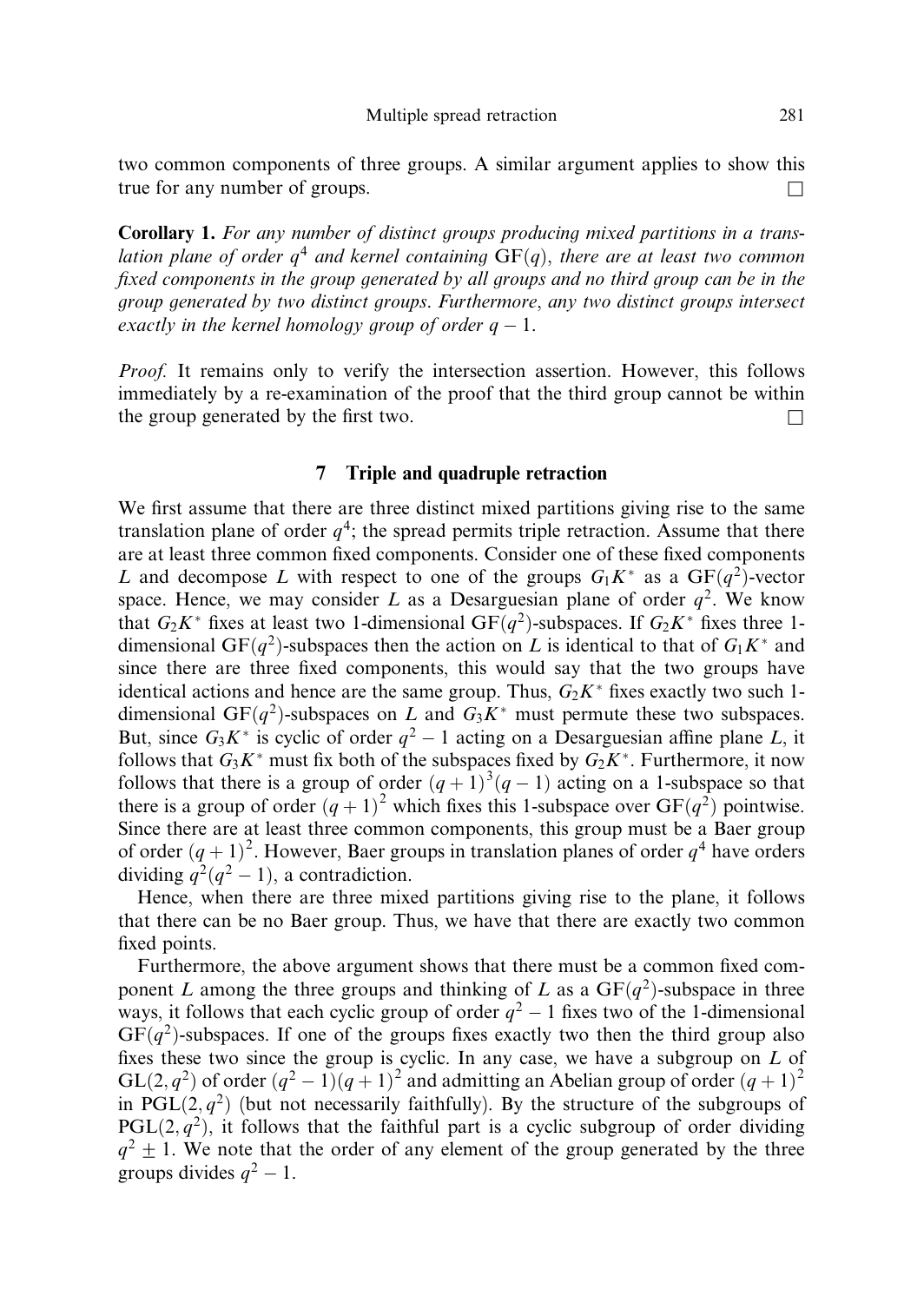$$
((q+1)^2, (q^2+1)) = (2, q-1).
$$

Hence, in this case, there must be a homology group with axis  $L$  of order divisible by  $(q+1)^2/(2,q-1)$ . If the group induced in PGL $(2,q^2)$  has order dividing  $q^2-1$ , we have:

$$
((q+1)2, (q2-1)) = (q+1)(q+1,q-1) = (q+1)(2,q-1).
$$

Hence, we must have a homology group of order at least order  $(q + 1)/(2, q - 1)$ .

Actually, an alternative argument gives a stronger result. Recall that the group acting on the vector space over one field isomorphic to  $GF(q^2)$  has one of the following forms (not including the  $G_i K^*$  corresponding to the field in question):

$$
\mathcal{A}_1: (x_1, x_2, y_1, y_2) \mapsto (x_1a, x_2a, y_1a, y_2a^q),
$$
  
\n
$$
\mathcal{A}_2: (x_1, x_2, y_1, y_2) \mapsto (x_1a, x_2a, y_1a^q, y_2a),
$$
  
\n
$$
\mathcal{A}_3: (x_1, x_2, y_1, y_2) \mapsto (x_1a, x_2a, y_1a^q, y_2a^q),
$$
  
\n
$$
\mathcal{A}_4: (x_1, x_2, y_1, y_2) \mapsto (x_1a, x_2a^q, y_1a, y_2a),
$$
  
\n
$$
\mathcal{A}_5: (x_1, x_2, y_1, y_2) \mapsto (x_1a, x_2a^q, y_1a^q, y_2a^q),
$$
  
\n
$$
\mathcal{A}_6: (x_1, x_2, y_1, y_2) \mapsto (x_1a, x_2a^q, y_1a^q, y_2a),
$$
  
\n
$$
\mathcal{A}_7: (x_1, x_2, y_1, y_2) \mapsto (x_1a, x_2a^q, y_1a^q, y_2a^q).
$$

Since we assume that we have the generic group

$$
\mathscr{A}_o : (x_1, x_2, y_1, y_2) \mapsto (x_1a, x_2a, y_1a, y_2a); \quad a \in GF(q^2)^*
$$

acting, we can reduce the possible groups that actually end up acting as collineation group. Note that  $\mathcal{A}_0 \mathcal{A}_1$  will contain a group generated by the following mapping:

$$
(x_1, x_2, y_1, y_2) \mapsto (x_1, x_2, y_1, y_2 a^{q-1}).
$$

However, such an element would fix all points on  $y = 0$  as well as some points on  $x = 0$ , which cannot occur as a collineation of a translation plane. Hence,  $\mathcal{A}_1$  cannot act together with  $\mathcal{A}_{\rho}$  (which we assume acts generically). Similarly,  $\mathcal{A}_2$ ,  $\mathcal{A}_4$  and  $\mathcal{A}_7$ cannot act as collineation groups. So, we can have only the following possibilities:

$$
\mathscr{A}_3 : (x_1, x_2, y_1, y_2) \mapsto (x_1a, x_2a, y_1a^q, y_2a^q), \mathscr{A}_5 : (x_1, x_2, y_1, y_2) \mapsto (x_1a, x_2a^q, y_1a, y_2a^q), \mathscr{A}_6 : (x_1, x_2, y_1, y_2) \mapsto (x_1a, x_2a^q, y_1a^q, y_2a).
$$

We have two distinct groups  $G_2K^*$  and  $G_3K^*$  of type  $\mathcal{A}_i$  for  $i = 3, 5$  or 6 as well as the scalar group  $\mathcal{A}_{\rho}$ . If one of the groups is  $\mathcal{A}_3$ , we have homology groups of order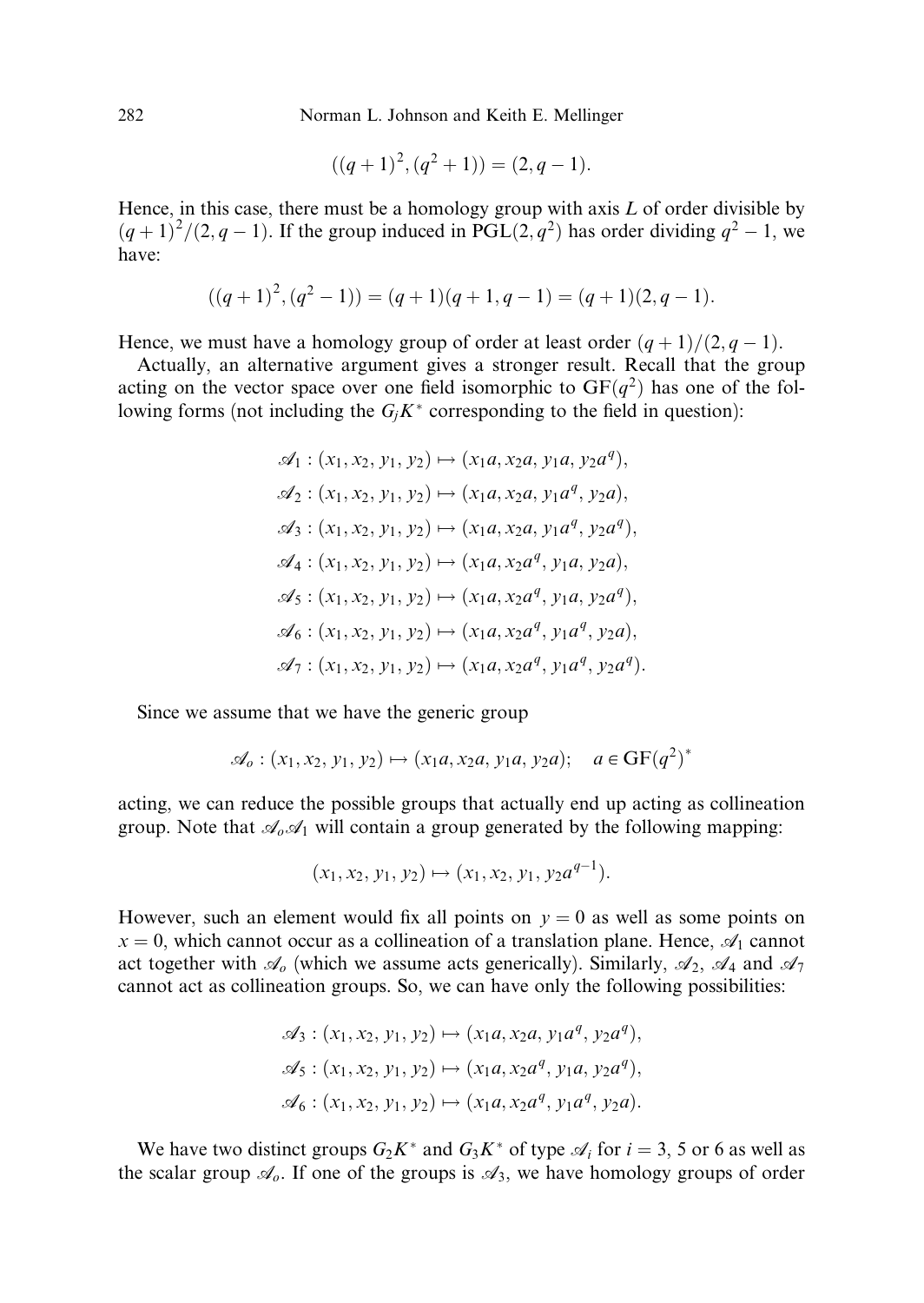$q + 1$  with axis (resp. coaxis)  $x = 0$  and coaxis (resp. axis)  $y = 0$  in  $\mathscr{A}_0 \mathscr{A}_3$ . For example, we obtain:

$$
(x_1, x_2, y_1, y_2) \mapsto (x_1, x_2, y_1 a^{q-1}, y_2 a^{q-1}).
$$

Otherwise, we would have  $\mathcal{A}_{0}\mathcal{A}_{5}\mathcal{A}_{6}$  which also generate homology groups of order  $q + 1$  with these same axis and coaxis. Here we obtain from  $\mathscr{A}_5\mathscr{A}_6$  the homology represented by:

$$
(x_1, x_2, y_1, y_2) \mapsto (x_1, x_2, y_1 a^{1-q}, y_2 a^{q-1}).
$$

However, these two groups cannot simultaneously exist since if so then we would have the collineation:

$$
(x_1, x_2, y_1, y_2) \mapsto (x_1, x_2, y_1, y_2 a^{2(q-1)}),
$$

a contradiction as there are too many fixed points.

Note that if 4-retraction is assumed then we have all four of these groups. Hence, 4-retraction is not possible.

Also, we note that a similar observation shows that in all possible groups generated by three  $\mathcal{A}_i$ :  $\mathcal{A}_0\mathcal{A}_3\mathcal{A}_5$ ,  $\mathcal{A}_0\mathcal{A}_3\mathcal{A}_6$  or  $\mathcal{A}_0\mathcal{A}_5\mathcal{A}_6$  there are always Baer groups of order  $q + 1$ . That is, on  $x = 0$  and  $y = 0$  there are 1-dimensional GF $(q^2)$ -subspaces that are fixed pointwise by a group of order  $q + 1$ . These subspaces are 2-dimensional  $GF(q)$ subspaces. The 4-dimensional  $GF(q)$ -subspace pointwise fixed by the group does not lie on the union of the two common components. Since the group is a collineation group, it follows that the fixed-point-space is a Baer subplane.

Since all fixed-point-free groups then fix each Baer axis of a Baer group, and there are exactly two common fixed components, at least one of the fixed-point-free groups has orbits of length  $q + 1$  on the remaining infinite points of the Baer axes and these orbits are then GF $(q)$ -reguli and there are  $q-1$  of these. The set of such reguli must be permuted by the group generated by the three fixed-point-free groups, and the group action on the line at infinity of each group has orbits of length  $q + 1$  or 1. We note that the set of reguli on the Desarguesian Baer subplane must form a linear set (André set) with respect to the two fixed infinite points. A fixed-point-free group has orbits of length 1 or  $q + 1$  which implies that every such regulus is fixed by the full group generated by the three fixed-point-free groups. So, either there is a fixed-pointfree group which fixes all  $q^2 + 1$  infinite points of the net, which cannot occur, or all three groups have the same orbits of length  $q + 1$  on these  $q - 1$  reguli.

Note that we have a homology group  $\mathcal{H}_1$  of order  $q + 1$  with axis  $x = 0$  and coaxis  $y = 0$ , a homology group  $\mathcal{H}_2$  of order  $q + 1$  with axis  $y = 0$  and coaxis  $x = 0$ . By looking at the possible choice of groups, it follows that we must have four Baer groups  $\mathscr{B}_i$  for  $i = 1, 2, 3, 4$ . These groups are generated by choosing one of the exactly two 1dimensional GF $(q^2)$ -subspaces (relative to one of the fixed-point-free groups) on each of the two fixed components  $x = 0$  and  $y = 0$ . Incidently, we assert from Jha and Johnson [4] that we may assume that the four Baer subplanes  $\pi_i$  for  $i = 1, 2, 3, 4$  may be partitioned into pairs  $\pi_1$ ,  $\pi_2$  and  $\pi_3$ ,  $\pi_4$  such that  $\pi_1$  and  $\pi_2$  are in the same net  $D_{12}$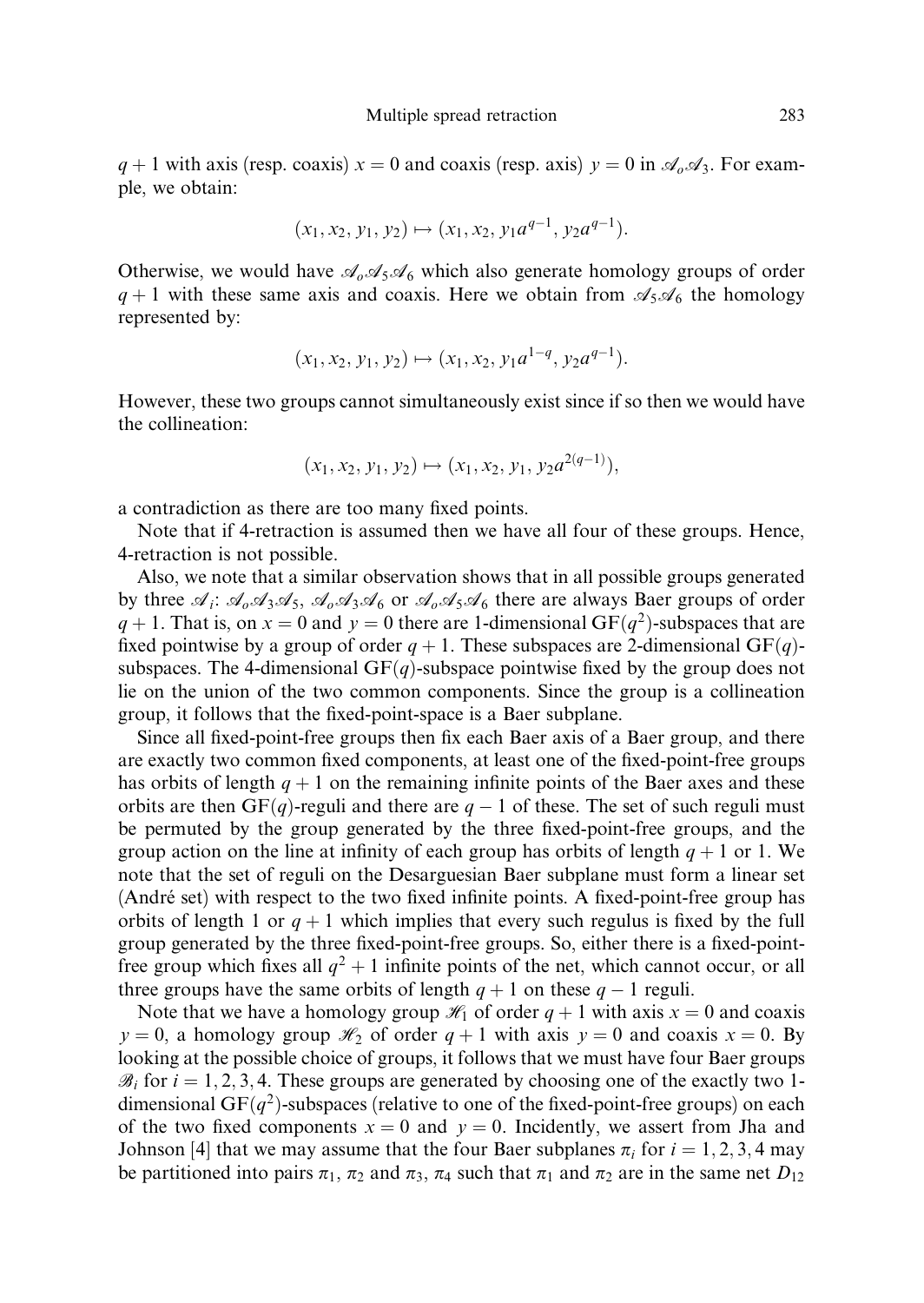of degree  $q^2 + 1$  and  $\pi_3$  and  $\pi_4$  are in the same net of degree  $D_{34}$  of degree  $q^2 + 1$ where the two nets  $D_{12}$  and  $D_{34}$  share exactly the common components say  $x = 0$  and  $y = 0$ . Putting this in a different manner, we know that given a Baer group of order  $q + 1$ , there is a second Baer subplane which is fixed by this Baer group and which lies within the net defined by the Baer axis of the Baer group. Since this is the unique Baer subplane of this net which is fixed by the Baer group, it follows that the intersection of this Baer subplane with  $L$  and  $M$  must be one of the two invariant 1dimensional  $GF(q^2)$ -subspaces. Hence, the Baer groups can only fix pointwise one of the possible four Baer subplanes generated by choosing one 1-dimensional  $GF(q^2)$ subspace on each of L and M.

Following the discussion above, we have the following result.

- **Theorem 17.** (1) If three distinct mixed partitions of  $PG(3, q^2)$  produce the same translation plane then there are exactly two copies of  $PG(1,q^2)$  which belong to all three mixed partitions. That is, there are exactly two components in the translation plane which are fixed by the three groups.
- (2) For each common  $PG(1, q^2)$ , there is always a homology group of the associated translation plane of order divisible by  $q + 1$  whose axis is that common line and whose coaxis the remaining common line.
- (3) For the two common components L and M, there are four Baer groups of order  $q + 1$ , fixing L and M. Furthermore, there are two nets of degree  $q^2 + 1$  sharing L and M and each net contains exactly two of the four Baer subplanes fixed pointwise by Baer groups.

In addition, in each Baer net, there are  $q-1 \text{ GF}(q)$ -reguli that form a linear subset relative to a Baer axis of a Baer group. Each such regulus is either a  $q + 1$ orbit for a given fixed-point-free group or is fixed linewise by that group.

- (4) For q even, the group generated by the fixed-point-free groups may be generated by the two homology groups of order  $q + 1$ , any one of the Baer groups and the kernel homology group of order  $q-1,$  or generated by any three Baer groups and the kernel homology group.
- (5) Quadruple spread-retraction cannot occur.

Proof. It remains to prove Part (4). However, this follows immediately since  $(q+1, q-1) = 1.$  $(-1) = 1.$ 

## 8 Open questions

We have given examples of semifield planes of order  $q<sup>4</sup>$  that produce three mixed partitions. The following questions are open:

**Problem 1.** If  $\pi$  is a translation plane of order  $q^4$  with kernel containing GF(q) that admits triple retraction, is  $\pi$  a Hughes–Kleinfeld semifield plane or a derived Hughes– Kleinfield semifield plane? If  $\pi$  is a semifield plane, can the plane be classified?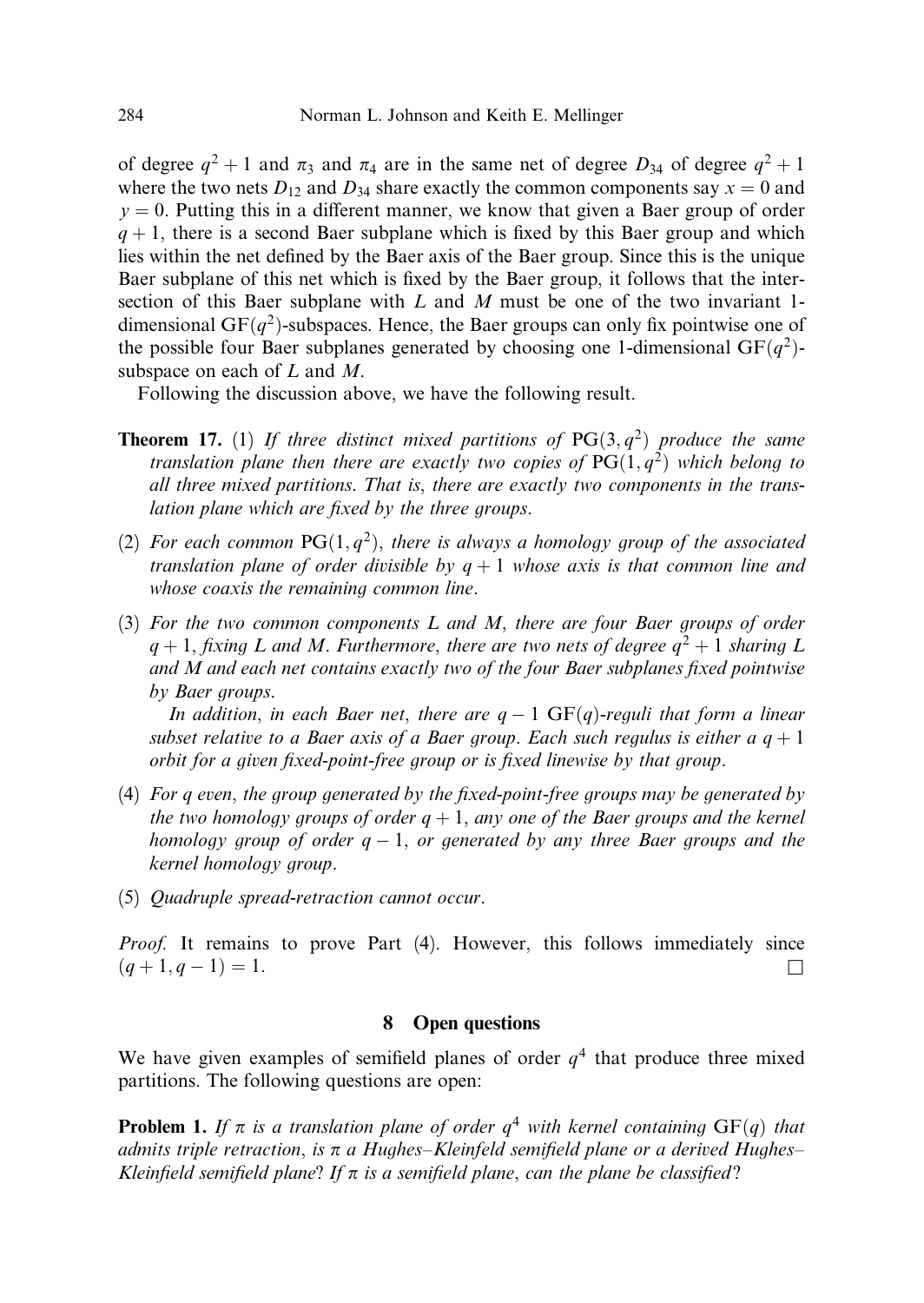**Problem 2.** Let  $\pi$  be a translation plane of order  $q^4$  with kernel containing  $GF(q)$  that produces mixed partitions of the following types:

$$
(q^2+1, q^2(q-1)), (2q^2, (q^2-1)(q-1)), (q^4-q^2+2, q-1).
$$

Is  $\pi$  derivable? And, if  $\pi$  is derivable, is it a derived semifield plane? Furthermore, if  $\pi$  is a derived semifield plane, is the semifield plane a Hughes–Kleinfeld plane?

Similarly, we may ask:

**Problem 3.** If  $\pi$  is a derivable translation plane of order  $q^4$  and kernel containing  $GF(q)$ which produces mixed partitions of types

$$
(q^2 + 1, q^2(q - 1)), (2q^2, (q^2 - 1)(q - 1)), (q^4 - q^2 + 2, q - 1)
$$

and the derived plane produces mixed partitions of types

$$
(q^2+1, q^2(q-1)), (q^2+1, q^2(q-1)), (q^4+1, 0),
$$

classify  $\pi$ .

**Problem 4.** Let  $\pi$  be any translation plane of order  $q^t$ , where t is odd. If  $(q+1)/(t, q+1) < 2$ , show that double retraction cannot occur.

#### References

- [1] M. Biliotti, V. Jha, N. L. Johnson, *Foundations of translation planes*. Dekker 2001. [MR 2002i:51001](http://www.ams.org/mathscinet-getitem?mr=2002i:51001) [Zbl 0987.51002](http://www.emis.de/MATH-item?0987.51002)
- [2] J. W. Freeman, Reguli and pseudo-reguli in  $PG(3, s^2)$ . Geom. Dedicata 9 (1980), 267–280. [MR 81k:51010](http://www.ams.org/mathscinet-getitem?mr=81k:51010) [Zbl 0436.51005](http://www.emis.de/MATH-item?0436.51005)
- [3] V. Jha, N. L. Johnson, Regular parallelisms from translation planes. Discrete Math. 59 (1986), 91–97. [MR 87i:51012](http://www.ams.org/mathscinet-getitem?mr=87i:51012) [Zbl 0587.51006](http://www.emis.de/MATH-item?0587.51006)
- [4] V. Jha, N. L. Johnson, Structure theory for point-Baer and line-Baer collineations in affine planes. In: Mostly finite geometries (Iowa City, IA, 1996), 235–273, Dekker 1997. [MR 98k:51004](http://www.ams.org/mathscinet-getitem?mr=98k:51004) [Zbl 0887.51005](http://www.emis.de/MATH-item?0887.51005)
- [5] V. Jha, N. L. Johnson, Fusion of nuclei in semifields. To appear in Adv. Geom.
- [6] N. L. Johnson, A note on the derived semifield planes of order 16. Aequationes Math. 18 (1978), 103–111. [MR 58 #23997](http://www.ams.org/mathscinet-getitem?mr=58:23997) [Zbl 0391.51004](http://www.emis.de/MATH-item?0391.51004)
- [7] N. L. Johnson, The translation planes of Dempwolff. Canad. J. Math. 33 (1981), 1060–1073. [MR 83d:51014](http://www.ams.org/mathscinet-getitem?mr=83d:51014) [Zbl 0491.51009](http://www.emis.de/MATH-item?0491.51009)
- [8] N. L. Johnson, Representations of  $SL(2,4)$  on translation planes of even order. J. Geom. 21 (1983), 184–200. [MR 85j:51010](http://www.ams.org/mathscinet-getitem?mr=85j:51010) [Zbl 0534.51003](http://www.emis.de/MATH-item?0534.51003)
- [9] N. L. Johnson, The derivation of dual translation planes. *J. Geom.* **36** (1989), 63–90. [MR 90k:51007](http://www.ams.org/mathscinet-getitem?mr=90k:51007) [Zbl 0695.51003](http://www.emis.de/MATH-item?0695.51003)
- [10] N. L. Johnson, Lifting quasifibrations. Note Mat. 16 (1996), 25–41. [MR 2000a:51002](http://www.ams.org/mathscinet-getitem?mr=2000a:51002) [Zbl 0927.51005](http://www.emis.de/MATH-item?0927.51005)
- [11] N. L. Johnson, Subplane covered nets. Dekker 2000. [MR 2001h:51010](http://www.ams.org/mathscinet-getitem?mr=2001h:51010) [Zbl 0954.51002](http://www.emis.de/MATH-item?0954.51002)